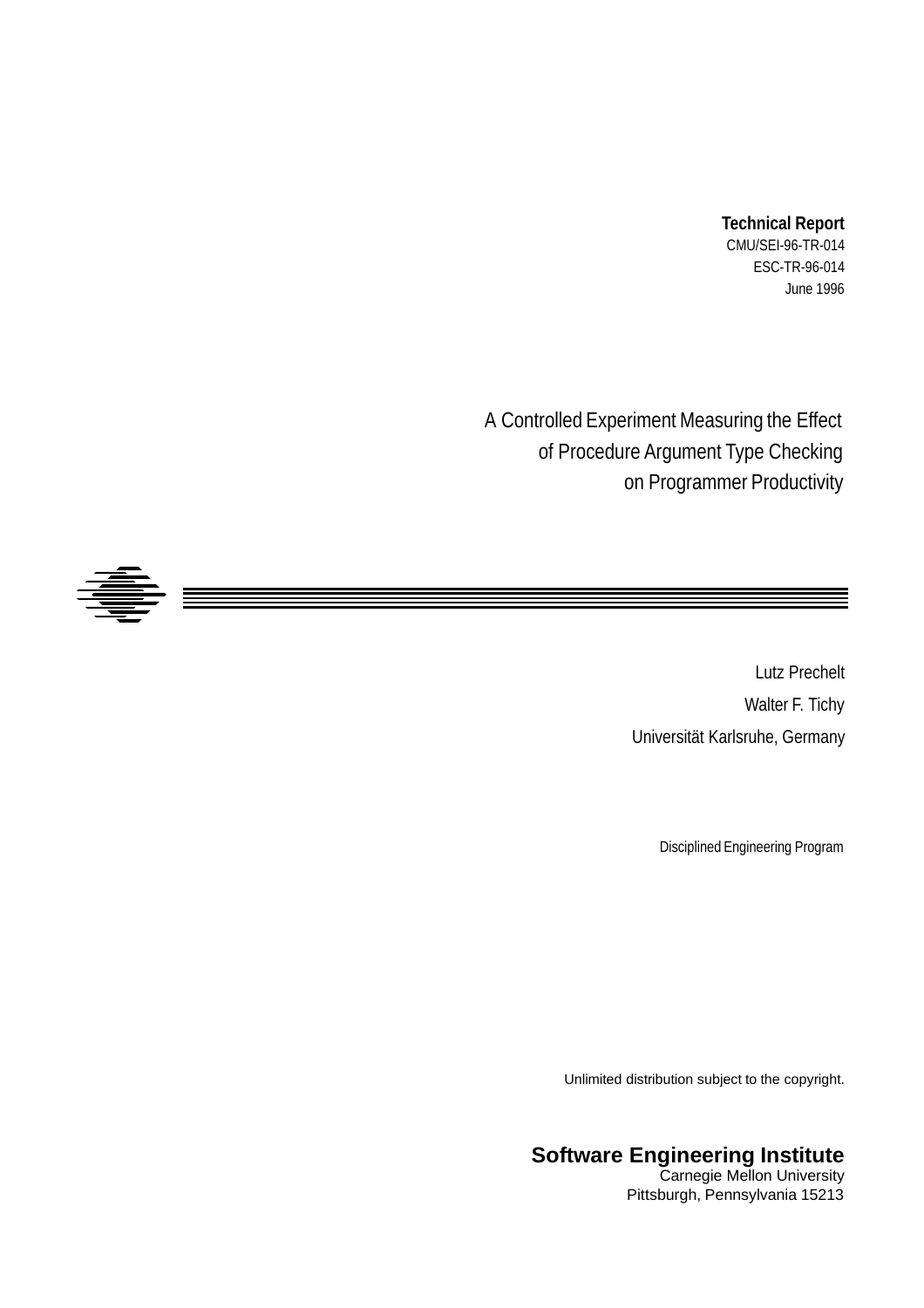This report was prepared for the SEI Joint Program Office HQ ESC/ENS 5 Eglin Street Hanscom AFB, MA 01731-2116

The ideas and findings in this report should not be construed as an official DoD position. It is published in the interest of scientific and technical information exchange.

#### FOR THE COMMANDER

(signature on file)

Thomas R. Miller, Lt Col, USAF SEI Joint Program Office

This work is sponsored by the U.S. Department of Defense.

Copyright (C) 1996 by Carnegie Mellon University.

Permission to reproduce this document and to prepare derivative works from this document for internal use is granted, provided the copyright and "No Warranty" statements are included with all reproductions and derivative works.

Requests for permission to reproduce this document or to prepare derivative works of this document for external and commercial use should be addressed to the SEI Licensing Agent.

#### NO WARRANTY

THIS CARNEGIE MELLON UNIVERSITY AND SOFTWARE ENGINEERING INSTITUTE MATERIAL IS FURNISHED ON AN 'AS-IS' BASIS. CARNEGIE MELLON UNIVERSITY MAKES NO WARRAN TIES OF ANY KIND, EITHER EXPRESSED OR IMPLIED, AS TO ANY MATTER INCLUDING, BUT NOT LIMITED TO, WARRANTY OF FITNESS FOR PURPOSE OR MERCHANTIBILITY, EXCLUSIVITY, OR RESULTS OBTAINED FROM USE OF THE MATERIAL. CARNEGIE MELLON UNIVERSITY DOES NOT MAKE ANY WARRANTY OF ANY KIND WITH RESPECT TO FREEDOM FROM PATENT, TRADEMARK, OR COPYRIGHT INFRINGEMENT.

This work was created in the performance of Federal Government Contract Number F19628-95-C-0003 with Carnegie Mellon University for the operation of the Software Engineering Institute, a federally funded research and development center. The Government of the United States has a royalty-free government-purpose license to use, duplicate, or disclose the work, in whole or in part and in any manner, and to have or permit others to do so, for government purposes pursuant to the copyright license under the clause at 52.227-7013.

This document is available through Research Access, Inc., 800 Vinial Street, Pittsburgh, PA 15212. Phone: 1-800-685-6510. FAX: (412) 321-2994. RAI also maintains a World Wide Web home page. The URL is http://www.rai.com

Copies of this document are available through the National Technical Information Service (NTIS). For informa tion on ordering, please contact NTIS directly: National Technical Information Service, U.S. Department of Commerce, Springfield, VA 22161. Phone: (703) 487-4600.

This document is also available through the Defense Technical Information Center (DTIC). DTIC provides ac cess to and transfer of scientific and technical information for DoD personnel, DoD contractors and potential con tractors, and other U.S. Government agency personnel and their contractors. To obtain a copy, please contact DTIC directly: Defense Technical Information Center, Attn: FDRA, Cameron Station, Alexandria, VA 22304-6145. Phone: (703) 274-7633.

Use of any trademarks in this report is not intended in any way to infringe on the rights of the trademark holder.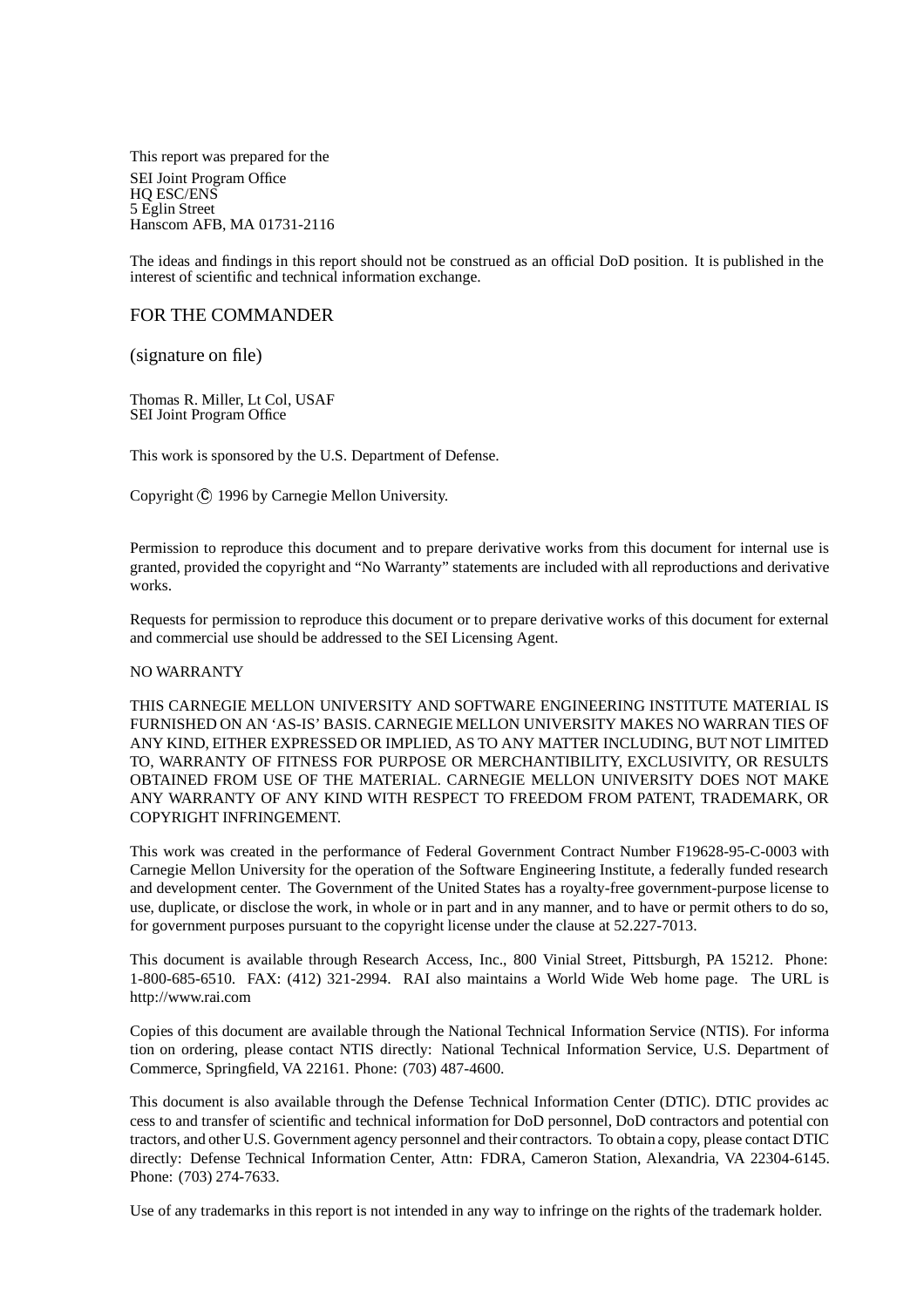# **Table of Contents**

|                                 | 1. Introduction                                                                                                                            | 1                                                    |  |  |  |
|---------------------------------|--------------------------------------------------------------------------------------------------------------------------------------------|------------------------------------------------------|--|--|--|
|                                 | 2. Related Work                                                                                                                            | 3                                                    |  |  |  |
|                                 | 3. Design of the Experiment<br>3.1. Tasks<br>3.2. Subjects<br>3.3. Setup<br>3.4. Observed Variables<br>3.5. Internal and External Validity | 5<br>5<br>$\overline{7}$<br>$\overline{7}$<br>8<br>9 |  |  |  |
|                                 | 4. Results and Discussion                                                                                                                  | 11                                                   |  |  |  |
|                                 | 5. Conclusions and Further Work                                                                                                            | 17                                                   |  |  |  |
|                                 | Appendix A. Problem A<br>A.1. Error Numbers and Gold Program<br>A.2. Program Template                                                      | 19<br>19<br>23                                       |  |  |  |
|                                 | Appendix B. Problem B<br>B.1. Error Numbers and Gold Program<br>B.2. Program Template                                                      | 27<br>27<br>30                                       |  |  |  |
|                                 | <b>Appendix C. Error Categories and Code Letters</b>                                                                                       | 33                                                   |  |  |  |
| Appendix D. The Wrapper Library |                                                                                                                                            |                                                      |  |  |  |
|                                 | Appendix E. Subject Data                                                                                                                   | 39                                                   |  |  |  |
|                                 | <b>References</b>                                                                                                                          |                                                      |  |  |  |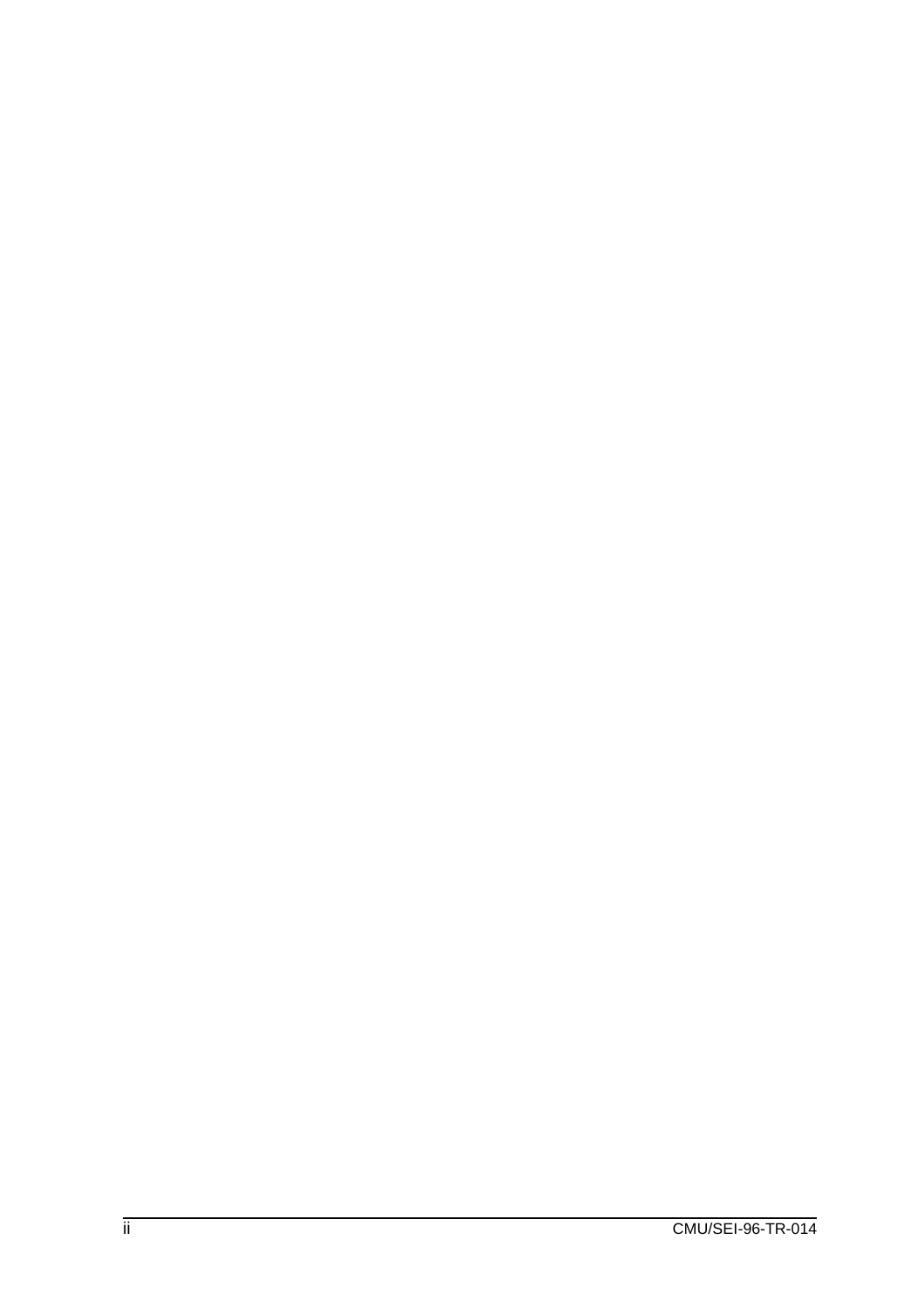### **A Controlled Experiment Measuring the Effect of Procedure Argument Type Checking on Programmer Productivity**

**Abstract**: Type checking is considered an important mechanism for detecting programming errors, especially interface errors. This report describes an experiment to assess the error-detection capabilities of static intermodule type checking.

The experiment uses ANSI C and Kernighan&Ritchie (K&R) C. The relevant difference is that the ANSI C compiler checks module interfaces (i.e., the parameter lists of calls to external functions), whereas K&R C does not. The experiment employs a counterbalanced design in which each subject writes two non-trivial programs that interface with a complex library (Motif). Each subject writes one program in ANSI C and one in K&R C. The input to each compiler run is saved and manually analyzed for errors.

Results indicate that delivered ANSI C programs contain significantly fewer interface errors than delivered K&R C programs. Furthermore, after subjects have gained some familiarity with the interface they are using, ANSI C programmers remove errors faster and are more productive (measured in both time to completion and functionality implemented).

This report describes the design, setup, and results of the experiment including complete source code and error lists.

## **1. Introduction**

Datatypes are an important concept in programming languages. A datatype is an interpretation applied to a datum, which otherwise would just be a string of bits. Datatypes are used to model the data space of a problem domain and are an important aid to programming and program understanding. A further benefit is type checking: A compiler or interpreter can determine whether a data item of a certain type is permissible in a given context, such as an expression or statement. If it is not, the compiler has detected an error in the program. It is the error-detection capability of type checking that is of interest in this paper.

There is some debate over whether dynamic type checking is preferable to static type checking, how strict the type checking should be, and whether explicitly declared types are more helpful than implicit ones. However, it seems that the benefits of type checking are virtually undisputed. Modern programming languages have evolved elaborate type systems and checking rules. In some languages, such as C, the type-checking rules were even strengthened in later versions. Furthermore, type theory is an active area of research.

However, it seems that the benefits of type checking are largely taken on faith or are based on personal anecdotes. For instance, Wirth states [Wirth 1994] that the type-checking facilities of Oberon had been most helpful in evolving the Oberon system. Many programmers can recall instances when type checking did or could have helped them. However, we could not find any reports in the literature on controlled, repeatable experiments that test whether type checking has any positive (or negative) effects. The cost and benefits of type checking are far from clear, because type checking is not free: It requires effort on behalf of the programmer in providing type information. Furthermore, there is some evidence that inspections might be more effective in finding errors than compilers [Humphrey 1995].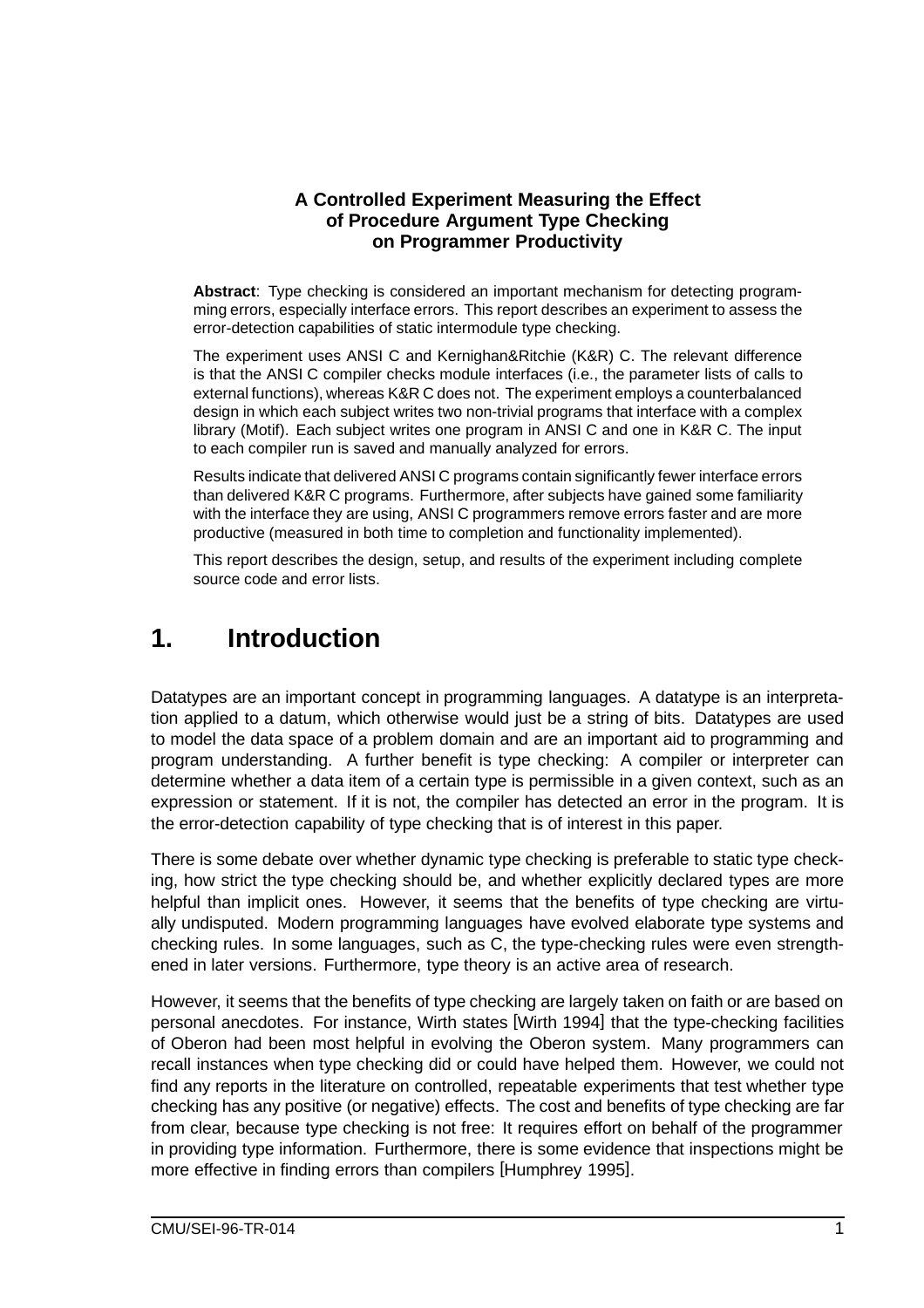We conclude that the actual costs and benefits of type checking are largely unknown. This situation seems to be at odds with the importance assigned to the concept: Languages with type checking are widely used and the vast majority of practicing programmers are affected by the technique in their day-to-day work. The purpose of this paper is to provide initial, "hard" evidence about the effects of type checking. We describe a repeatable and controlled experiment that confirms some positive effects: First, when applied to interfaces, type checking reduces the number of errors remaining in delivered programs. Second, when programmers use a familiar interface, type checking helps them remove errors more quickly and increases their productivity.

Definitive knowledge about positive effects of type checking can be useful in two ways: First, we still lack a useful scientific model of the programming process. Such a model is a prerequisite for understanding the overall software production process. Understanding the types, frequencies, and circumstances of programmer errors is an important ingredient of such a model. Second, there are still many environments where type checking is missing or incomplete, and such knowledge will produce pressure to close these gaps. For instance it may pay off to invest in discriminating between the many kinds of integer values that occur in interfaces, such as cardinal numbers, indices, differences, etc.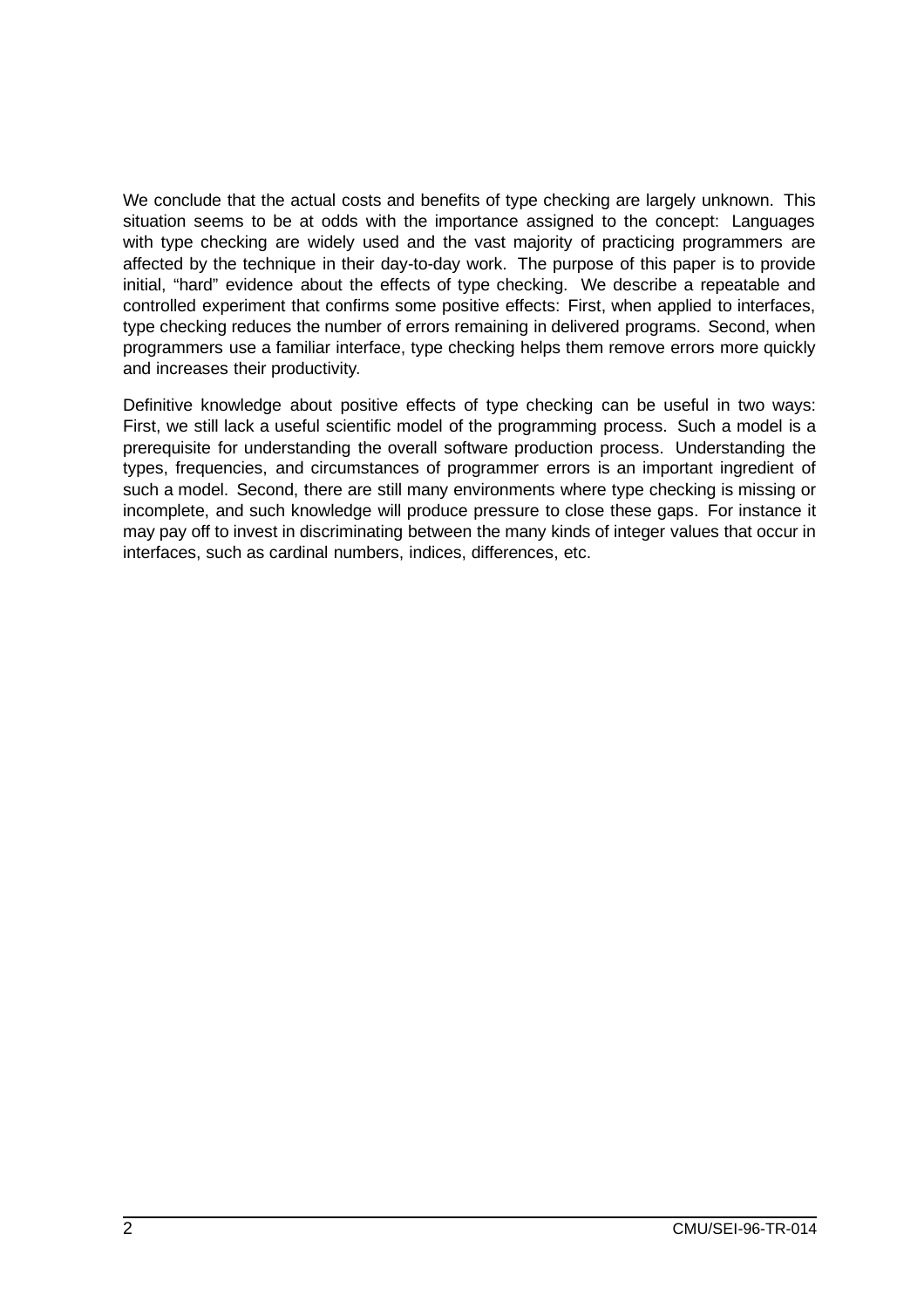# **2. Related Work**

Work on error classification and detection obviously has a bearing on our experiment. Two publications describe and analyze the typical errors in programs written by novices [Ebrahimi 1994; Spohrer and Soloway 1986]. The results are not necessarily relevant for professional programmers. Furthermore, type errors do not play an important role in these studies.

Error-type analyses have also been performed in larger scale software development settings. Type checking has not been a concern in these studies, but in some cases related information can be derived. For instance, Basili and Perricone report that 39 percent of all errors in a 90.000 line FORTRAN project were interface errors [Basili and Perricone 1984]. We conjecture that some proportion of these could have been found by type checking.

The error-detection capabilities of testing methods is a question that has attracted considerable interest [Frankl and Weiss 1993]. The errors found by testing are those that already passed the type checks, so the results from these studies are hardly applicable here.

Several studies have compared the productivity effects of different programming languages. Most of these studies used programmers with little experience and very small programming tasks [Ebrahimi 1994]. Others used somewhat larger tasks and experienced programmers, but lacked proper experimental control [Hudak and Jones 1994]. All of these studies have the inherent problem that they are confounded by too many factors to draw conclusions regarding type checking.

We are aware of only one closely related experiment, the Snickering Type Checking Experiment<sup>1</sup> with the Mesa language. In that work, compiler-generated error messages involving types were diverted to a secret file. A programmer working with this compiler on two different programs was shown the error messages after he had finished the programs and was asked to estimate how much time he would have saved had he seen the messages right away. Interestingly, the programmer had independently removed all the errors detected by the type checker. He claimed that on one program, which was 100% his own work, type checking would not have helped appreciably. On another program which involved interfacing to a complicated library, he estimated that type checking would have saved 50% of total development time. It is obvious that this type of study has many flaws. But to our knowledge it was never repeated in a more controlled setting.

It appears that the cost and benefits of type checking have not been studied systematically.

<sup>&</sup>lt;sup>1</sup>J.H. Morris, unpublished, 1978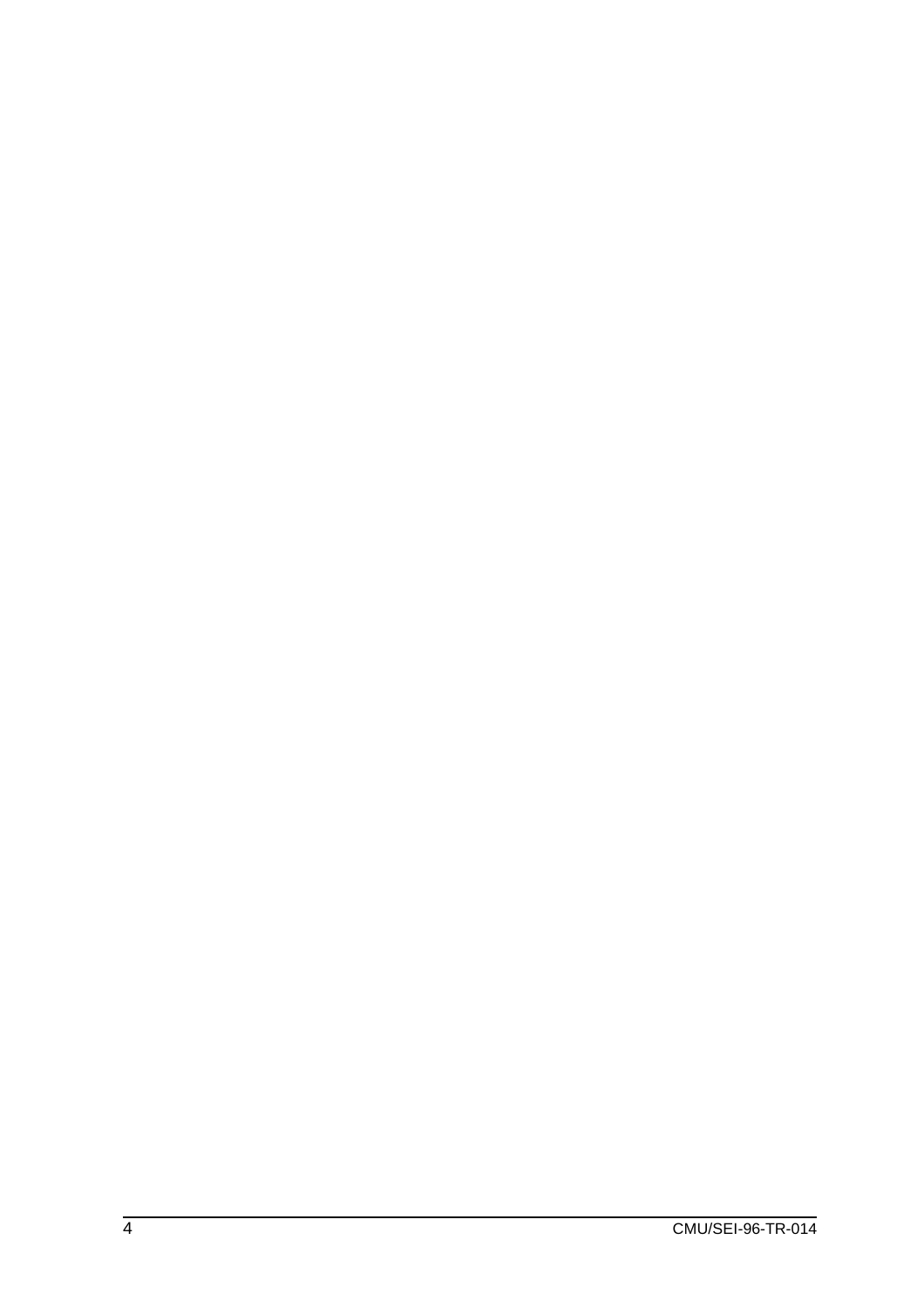# **3. Design of the Experiment**

The idea behind the experiment is the following: Let experienced programmers solve programming problems involving a complex library. To control for the type-checking/no-type-checking variable, let every subject solve one problem with K&R C, and another with ANSI C. Save the inputs to all compiler runs for later error analysis.

A number of observations regarding the realism of the setup are in order. A simple task means that the difficulties observed will stem from using the library, not from solving the task itself. Thus, most errors will occur when interfacing to the library, where the effects of type checking are thought to be most pronounced. Furthermore, using a complex library is similar to the development of a module within a larger project, where many imported interfaces must be handled. To ensure that the results would not be confounded by problems with the language, we used experienced programmers familiar with the programming language. However, the programmers had no experience with the library — another similarity with realistic software development, in which new modules are often written within a relatively foreign context.

To balance for both learning effects and intersubject ability differences, we used a counterbalanced design: There were two independent problems to be solved (A and B, as described below) and two treatments (ANSI C and K&R C). Each subject had to solve both problems, each with a different language. Thus, there are two experimental groups: Group 1 solves A(ANSI)+B(KR) (in this order) and group 2 solves B(ANSI)+A(KR).

Controlling for the sequence of problems and languages creates another two groups; see Table 3-1. The dependent variables are described in Section 3.4.

Subjects were assigned to groups in round-robin fashion.

### **3.1. Tasks**

**Problem A (2**  $\times$  2 **Matrixinversion):** Open a window with four text fields arranged in a 2  $\times$  2 pattern plus an "Invert" and a "Quit" button. See Figure 3-1. "Quit" exits the program and closes the window. The text fields represent a matrix of real values. The values can be entered and edited. When the "Invert" button is pressed, replace the values by the coefficients of the corresponding inverted matrix, or print an error message if the matrix is not invertible. The formula for 2  $\times$  2 matrix inversion was given.

|                            | first problem A<br>second problem B | first problem B<br>second problem A |
|----------------------------|-------------------------------------|-------------------------------------|
| first ANSI C<br>then K&R C | Group 1                             | Group 2                             |
| first K&R C<br>then ANSI C | Group 3                             | Group 4                             |

|  | Table 3-1 Tasks and compilers assigned to the four groups of subjects |  |
|--|-----------------------------------------------------------------------|--|
|--|-----------------------------------------------------------------------|--|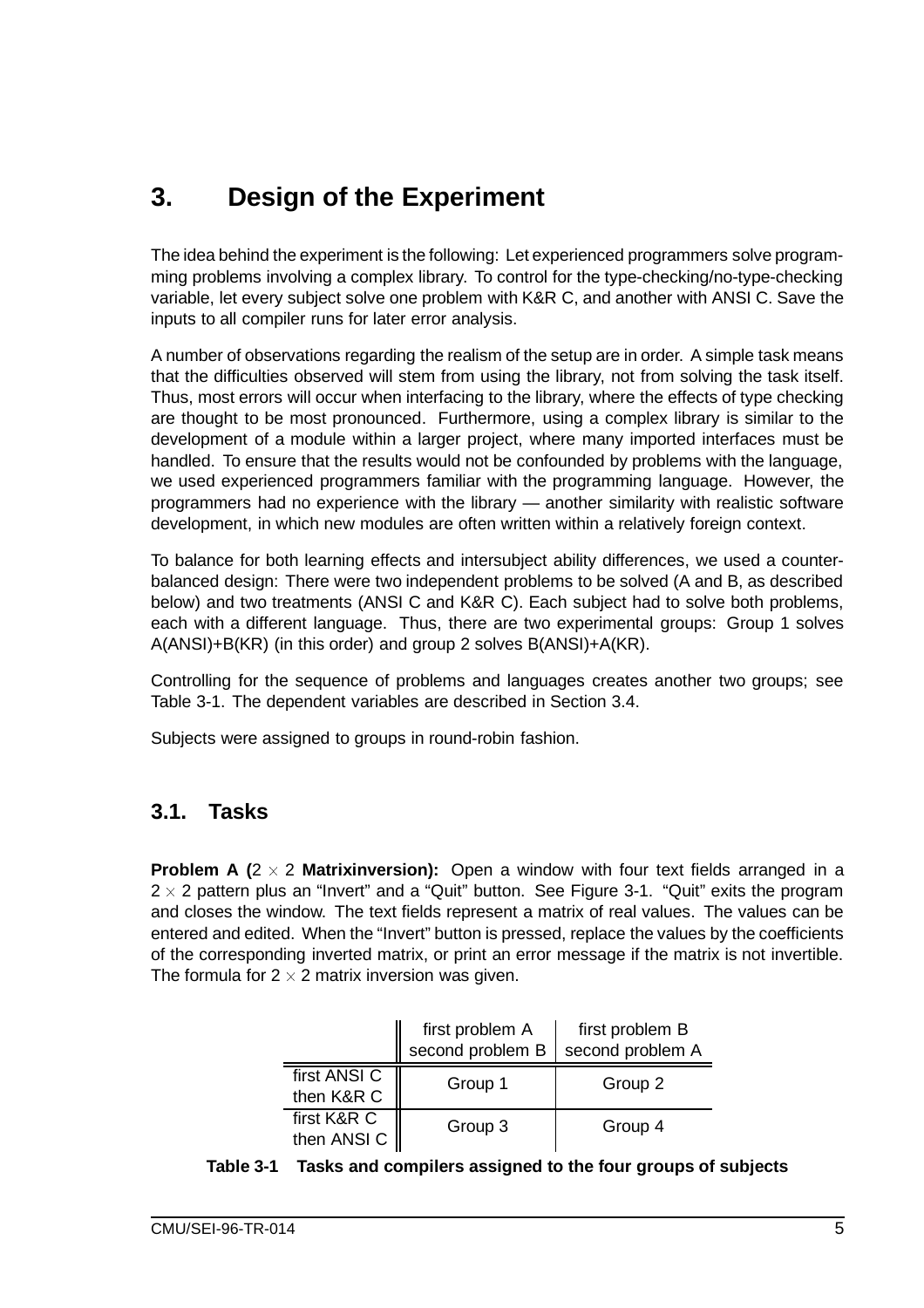

**Problem B (File Browser):** Open a window with a menubar containing a single menu. The menu entry "Select file" opens a file-selector box. The entry "Open selected file" pops up a separate, scrollable window and displays the contents of the file previously selected in the file selector box. "Quit" exits the program and closes all its windows. See Figure 3-2.



**Figure 3-2 Problem B (File browser)**

For solving the tasks, the subjects did not use native Motif, but a special wrapper library; see Appendix D. This library has operations similar to those of Motif, but with improved type checking. For instance the library has no functions with variable-length arguments lists, which Motif uses often. It also imposes types on the resource-name constants that reflect the type of the resource; in Motif, all resources are handled typelessly. There was also some simplification through additional convenience functions. For instance, there was a function for creating a RowColumnManager and setting its orientation and packing mode in one call.

The tasks, although quite small, were not at all trivial. The subjects had to understand several important concepts of Motif programming (such as widget, resource, and callback function).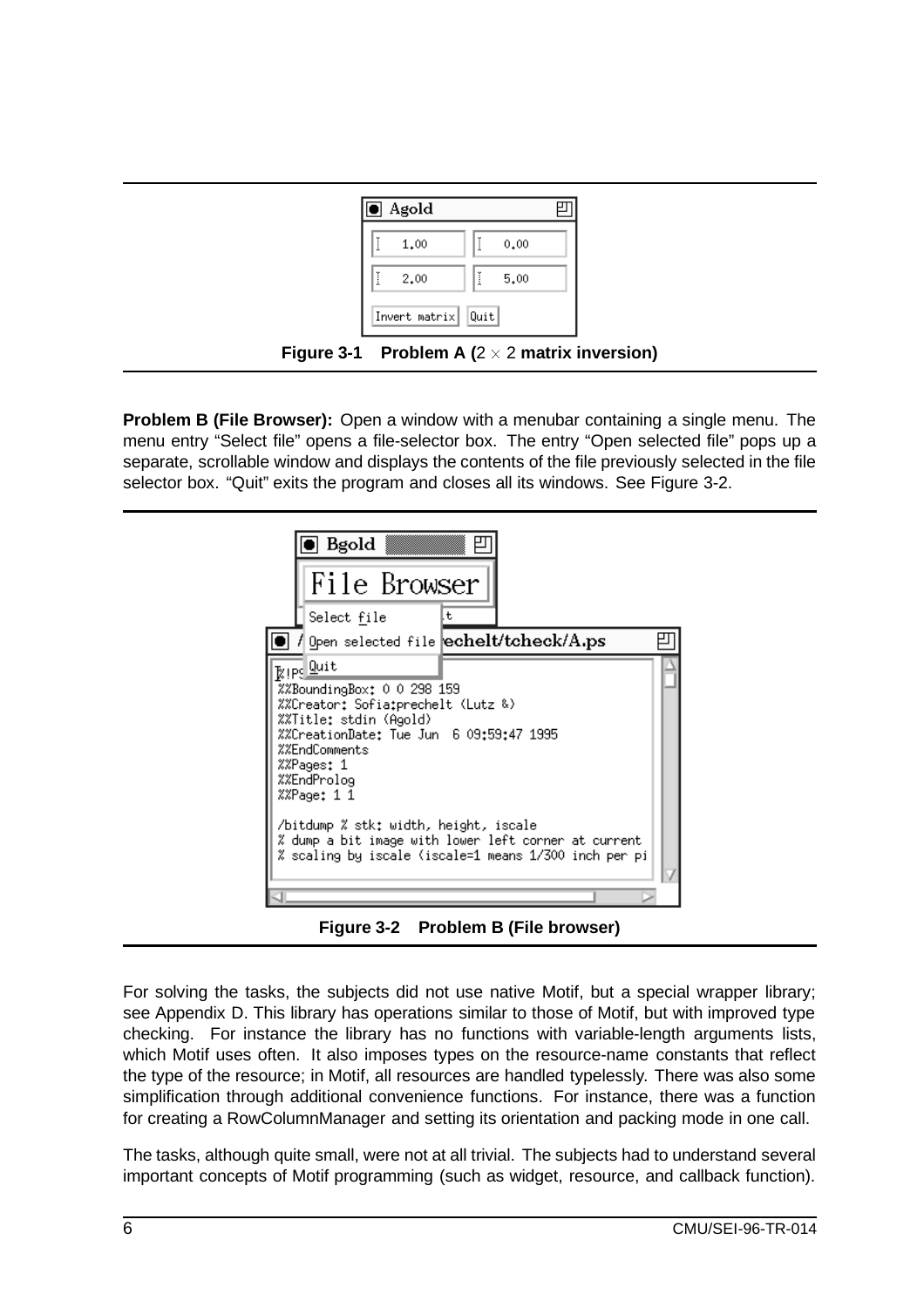They had to learn to use them from abstract documentation only, without example programs (as is typically the case in practice).

### **3.2. Subjects**

40 unpaid volunteers participated in the study. Of these, 6 were removed from the sample: One deleted his protocol files, one was obviously inexperienced (took almost 10 times as long as the others), and 4 worked on only one of the two problems. After this mortality, the A/B groups had 8+8 subjects, the B/A groups had 11+7 subjects. We consider this to be still sufficiently balanced.

The remaining 34 subjects had the following education. Of these 2 were postdocs in computer science (CS); 19 were PhD students in CS and had completed an MS degree in CS; another subject was also a CS PhD student but held an MS in physics; 12 subjects were CS graduate students with a BS in CS.

The 34 subjects had between 4 and 19 years of programming experience ( $\mu$  = 10.0) and all but 11 of them had written at least 3000 lines in C (all but one at least 300 lines). Only 8 of the subjects had any programming experience with X-Windows or Motif; only 3 of them had written more than 300 lines in X-Windows or Motif. For detailed information about the subjects see Appendix E.

### **3.3. Setup**

Each subject received two written documents and one instruction sheet and was then left alone at a Sun-4 workstation to solve the two problems. The subjects were told to use roughly one hour per problem, but no time limit was enforced. Subjects could stop working even if the programs were not operational.

The instruction sheet was a one-page description of the global steps involved in the experiment: "Read sections 1 to 3 of the instruction document; fill in the questionnaire in section 2; initialize your working environment by typing  $make$  TC1; solve problem A by..." and so on. The subjects obtained the following materials, most of them both on paper and in files:

- 1. a half-page introduction to the purpose of the experiment
- 2. a questionnaire about the background of the subject
- 3. specifications of the two tasks plus the program skeleton for them
- 4. an introduction to Motif programming (one page) and some useful commands (for example how to to search manuals online)
- 5. a manual listing first the names of all types, constants, and functions that might be required, followed by descriptions of each of them including the signature, semantic description, and several kinds of cross-references. The document also included introductions to the basic concepts of Motif and X-Windows. This manual was hand tailored to contain all information required to solve the tasks and hardly anything else.
- 6. a questionnaire about the experiment (to be filled in at the end)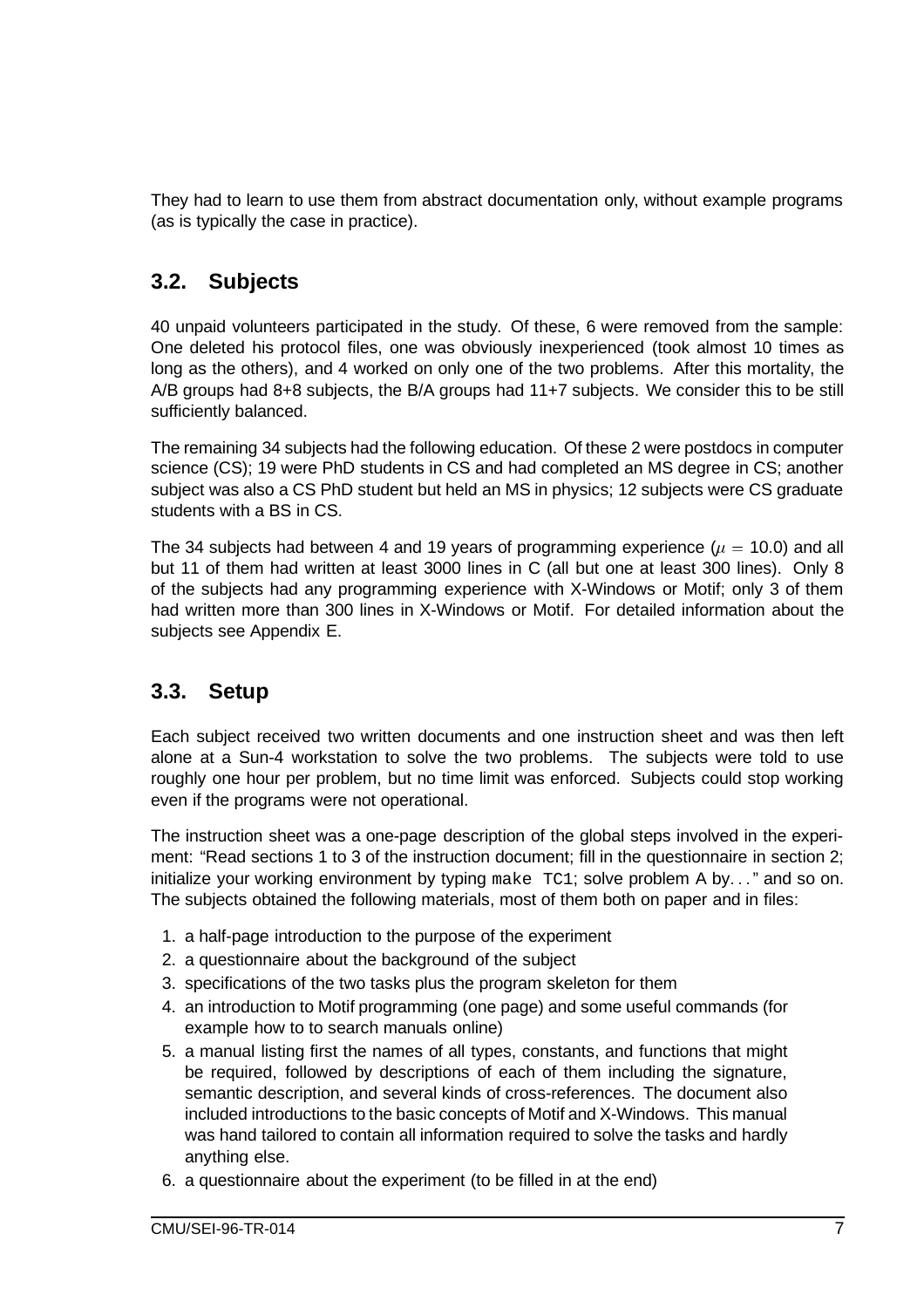Subjects could also execute a "gold" program for each task. A gold program solved its task completely and correctly and could be used as a backup for the verbal specifications. Subjects were told to write programs that duplicated the behavior of the gold programs. The source code of the gold programs is shown in Appendices A.1. and B.1.

The subjects did not have to write the programs from scratch. Instead, they were given a program skeleton that contained all necessary #include commands, variable and function declarations, and some initialization statements. In addition, the skeleton contained pseudocode describing step by step what statements had to be inserted to complete the program. The subjects' task was to find out which functions they had to use and which arguments to supply. Almost all statements were function calls.

The following is an example of a pseudostatment in the skeleton.

/\* Register callback-function 'button\_pushed' for the 'invert' button with the number 1 as 'client\_data' \*/

It can be implemented thus:

XtAddCallbackF(invert, XmCactivateCallback, button pushed, (XtPointer)1);

There were only few variations possible in the implementation of the pseudocode. The complete program skeletons are shown in the Appendices A.2. and B.2.

The programming environment captured all program versions submitted for compilation along with a timestamp and the messages produced by the compiler and linker. A timestamp for the start and the end of the work phase for each problem was also written to the protocol file.

The environment was set up to call the standard C compiler of SunOS 4.1.3 using the command  $cc -c -q$  for the K&R tasks and version 2.7.0 of the GNU C compiler using  $qcc$  $-c$  -g -ansi -pedantic -W -Wimplicit -Wreturn-type for the ANSI C tasks.

### **3.4. Observed Variables**

After the experiment was finished, each program version in the protocol files was annotated by hand. Each different programming error that occurred in the programs was identified and given a unique number. For instance, for the call to XtAddCallbackF shown above, there were 15 different error numbers, including 4 for wrong argument types, 4 for wrong argument objects with correct type, and another 7 for more specialized errors. The complete lists and descriptions of the error numbers for both problems are shown in Appendices A.1. and B.1.

Each program version was annotated with the errors introduced, removed, or changed (without correcting them).

Additional annotations counted the number of type errors, other semantic errors, and syntactic errors that actually provoked one or more error messages from the compiler or linker. The timestamps were corrected for pauses that lasted more than 10 minutes. Summary statistics were computed, for which each error was classified into one of the following categories: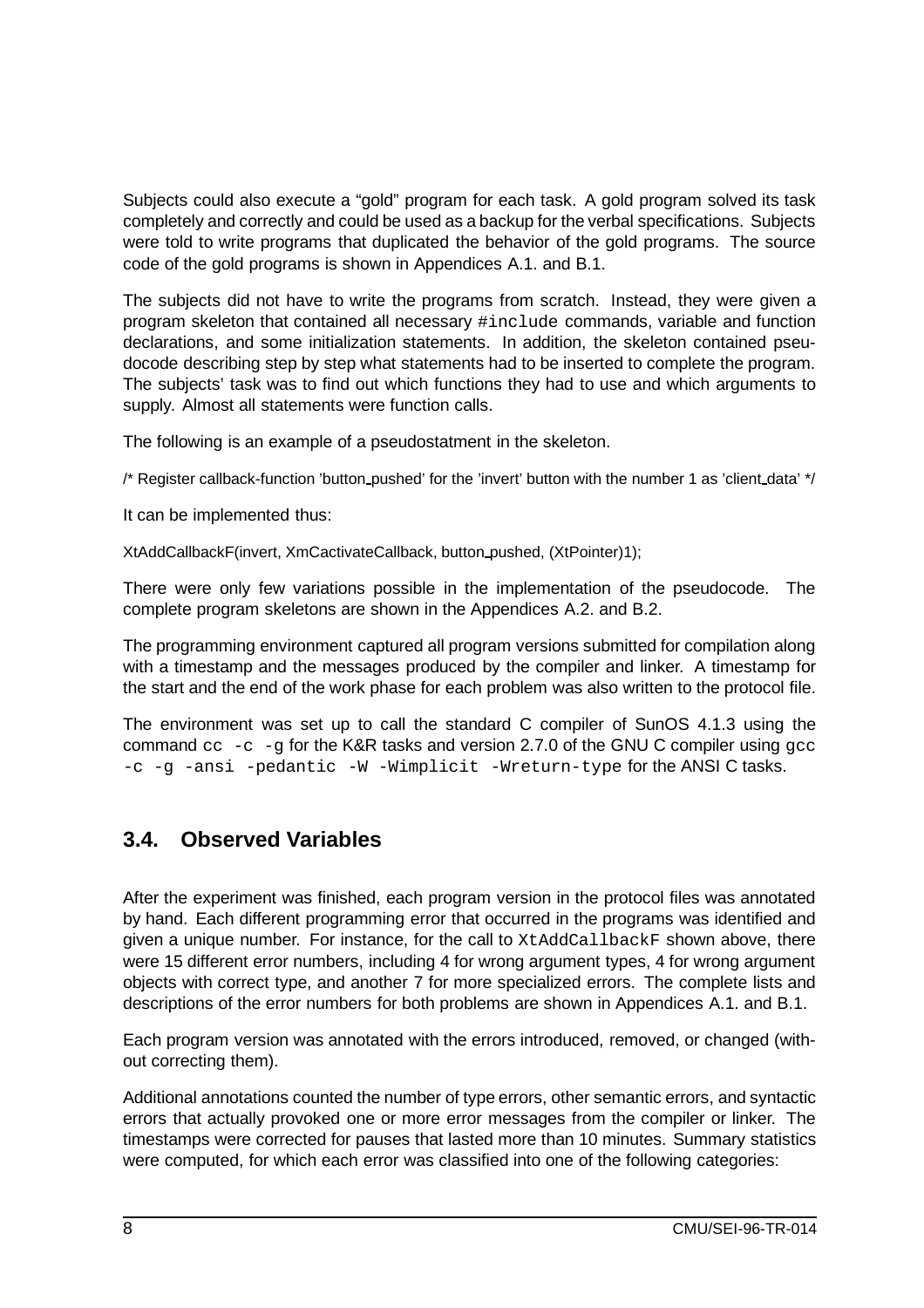non-error: False negatives–variations that the annotators considered errors, but were in fact correct. This class will be ignored in the following.

comp: Errors that had to be removed before the program would pass the compiler and linker, even for K&R C. This class will be ignored.

slight: Errors resulting in slightly wrong functionality of the program, but so minor that the programmers probably felt no need to correct them. This class will be ignored.

invis: Errors that are invisible, i.e., they do not compromise functionality, but only because of unspecified properties of the library implementation. Changes in the library implementation may result in a misbehaving program. Example: Supplying the integer constant PACK\_COLUMN instead of the expected Boolean value True works correctly, because (and as long as) the constant happens to have a non-zero value. This class of errors will be ignored.

invisD: same as invis, except that the errors will be detected by ANSI C parameter type checking (but not by K&R C).

severe: Errors resulting in significant deviations from the prescribed functionality.

severeD: same as severe, except that the errors will be detected by ANSI C parameter type checking (but not by K&R C).

These categories are mutually exclusive. Unless otherwise noted, the error statistics discussed below are computed based on the sum of *severe*, severeD, and *invisD*. The assignment of errors to the above categories is shown in Appendix C.

Other metrics observed were the number of compilation cycles (versions) and time to completion, i.e., the time taken by the subjects before delivering the program (whether complete and correct or not).

From these metrics and annotations, additional statistics were computed. For instance the frequency of error insertion and removal, the number of attempts made before an error was finally removed, the time an error remained in the program ("lifetime"), and the number and type of errors remaining in the final program version.

For measuring productivity and unimplemented functionality, we define a *functionality unit* (FU) to be a single statement in the gold programs. Using the gold programs as a reference normalizes the cases in which subjects used more than one statement instead. FUs are thus a better measure of program volume than lines of code. Gold program A has 16 FUs, B has 11.

We also annotated the programs with the number of *gaps*, i.e., the number of missing FUs. An FU is counted as missing if a subject made no attempt to implement it. From this, it is easy to derive the number of FUs implemented in a program.

### **3.5. Internal and External Validity**

The following problems might threaten the internal validity of the experiment (the correctness of the observations):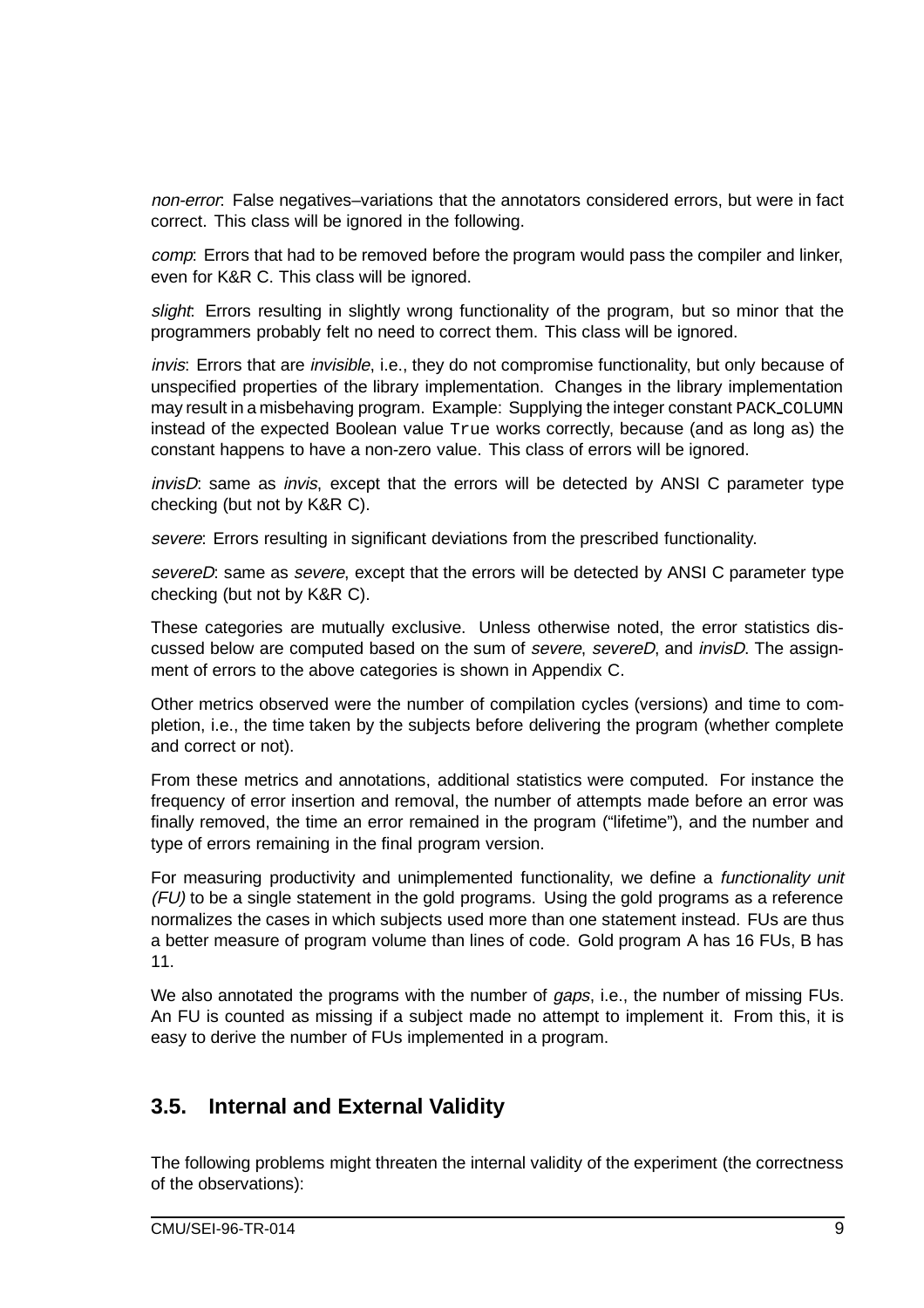- 1. Error messages produced by the two compilers might differ for the same error, and this might influence productivity. Our subjective judgement here is that the error messages of both compilers are comparable in quality, at least for the purposes of this experiment.
- 2. There may be annotation errors. To insure consistency, all annotations were made by the same person. The annotations were cross-checked first with a simple consistency checker, and then some of them were checked manually. The number of annotation errors found in the manual check was negligible (4%).

The following problems might limit external validity of the experiment, i.e., the generalizability of our results:

- 1. The subjects were not professional software engineers. However, they were quite experienced programmers and held degrees (many of them advanced) in computer science.
- 2. The results may be domain dependent. This objection cannot be ruled out. This experiment should therefore be repeated in domains other than graphical user interfaces.
- 3. The results may not apply to situations in which the subjects are very familiar with the interfaces used.

Despite these problems, we expect that the scenario chosen in the experiment is nevertheless similar to many real situations with respect to type-checking errors.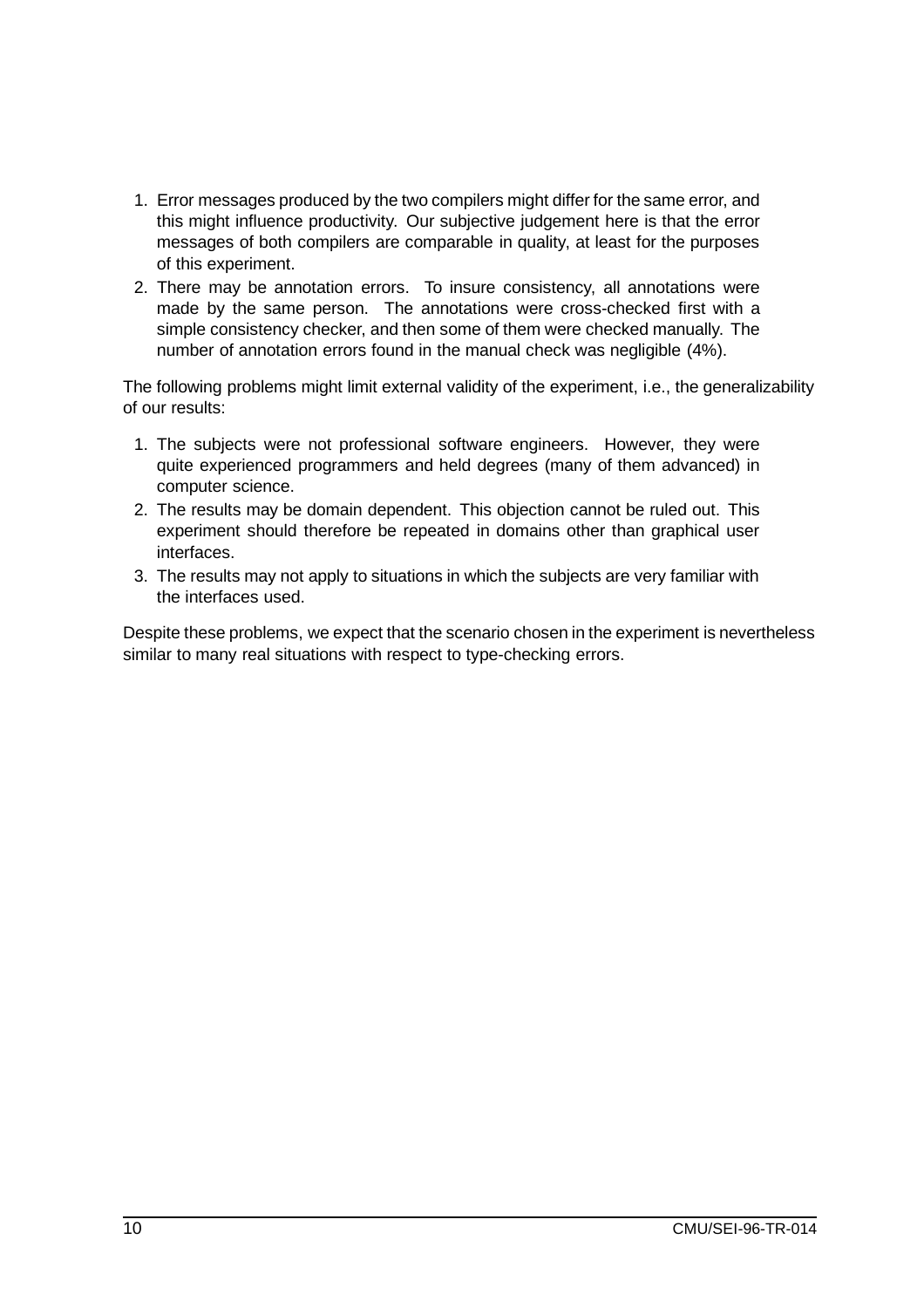## **4. Results and Discussion**

Most of the statistics of interest in this study have clearly non-normal distributions and sometimes severe outliers. Therefore, we present medians (to be precise: an interpolated 50% quantile) rather than arithmetic means. Where most of the median values are zero, higher quantiles are given.

The results are shown in Table 4-1. There are 13 different statistics in 3 main columns. The first column shows the statistics for both tasks, independent of order. The second and third columns reflect the observations for those tasks that were tackled first and second, respectively. These columns can be used to assess the learning effect. Each main column reports the medians (or higher quantiles where indicated) for the tasks programmed with ANSI C and K&R C plus the p-value. The p-value is the result of the Wilcoxon Rank Sum Test<sup>1</sup> and can be interpreted as the probability that the observed differences occurred by chance. A difference in the median is considered significant if  $p \leq 0.05$ . Significant results are marked in

 $1$ This test, also known as Mann-Whitney U Test, was chosen because the distributions of the variables are more or less logistic, rather than, say, normal or double exponential.

|    |                                                  | both tasks           | 1st task               | 2nd task                |  |
|----|--------------------------------------------------|----------------------|------------------------|-------------------------|--|
|    | <b>Statistic</b>                                 | <b>ANSI</b><br>K&R   | K&R<br>ANSI            | <b>ANSI</b><br>K&R      |  |
|    | hours to completion<br>$p =$                     | 1.3 1.35<br>0.49     | $1.6$ 1.6<br>0.83      | 1.3<br>$0.9 -$<br>0.018 |  |
| 2  | #versions<br>$p =$                               | 15<br>16<br>0.84     | 19<br>21<br>0.63       | 12.5<br>- 13<br>0.16    |  |
| 3  | #type error messages/hour<br>$p =$               | 6.3<br>1.1<br>0.0000 | 4.3<br>1.2<br>0.0007   | 7.7<br>$-1.0$<br>0.0006 |  |
| 4  | #error insertions/hour<br>$p =$                  | 5.6 6.5<br>0.35      | 4.2<br>4.0<br>0.28     | 6.3 6.8<br>0.75         |  |
| 5  | #error removals/hour<br>$p =$                    | 4.15 3.95<br>0.69    | $4.0$ $4.2$<br>0.97    | 4.9 3.7<br>0.60         |  |
| 6  | sum of accumulated error lifetime<br>$p =$       | 1.6 2.55<br>0.035    | $2.2\quad 3.6$<br>0.26 | $0.8$ 2.2<br>0.025      |  |
| 7  | #right, then wrong again (75% quant.)<br>$p =$   | $1.0$ $1.0$<br>0.12  | 1.0<br>1.0<br>0.82     | $0.0$ 1.0<br>0.009      |  |
| 8  | #remaining errs in delivered program<br>$p =$    | -2.0<br>1.0<br>0.016 | 2.0<br>1.0<br>0.32     | 1.0<br>2.0<br>0.031     |  |
| 9  | — for <i>invisD</i> only (90% quantile)<br>$p =$ | $0.0$ 1.0<br>0.04    | 0.0<br>1.4<br>0.048    | 0.0 0.0<br>0.41         |  |
| 10 | — for severe only<br>$p =$                       | 1.0<br>1.0<br>0.66   | 1.0<br>0.0<br>0.74     | $1.0$ $1.0$<br>0.65     |  |
| 11 | -for severeD only<br>$p =$                       | 0.0<br>1.0<br>0.0001 | $0.0$ 1.0<br>0.015     | $0.0$ 1.0<br>0.0022     |  |
| 12 | #gaps (75% quantile)<br>$p =$                    | 0.25<br>0.0<br>0.35  | 1.5<br>0.0<br>0.26     | 0.0 0.0<br>0.70         |  |
| 13 | FU/h<br>$p =$                                    | 9.7<br>8.6<br>0.93   | 7.21<br>8.5<br>0.31    | 12.8<br>10.7<br>0.061   |  |

**Table 4-1 Medians (or other quantiles as indicated) of statistics for ANSI C vs. K&R C versions of programs and** <sup>p</sup>**-values for statistical significance of Wilcoxon Rank Sum Tests of the two. Values under 0.05 indicate significant differences of the medians. Column pairs are for 1st+2nd, 1st, and 2nd problem tackled chronologically by each subject, respectively. All entries include data points for both problem A and problem B.**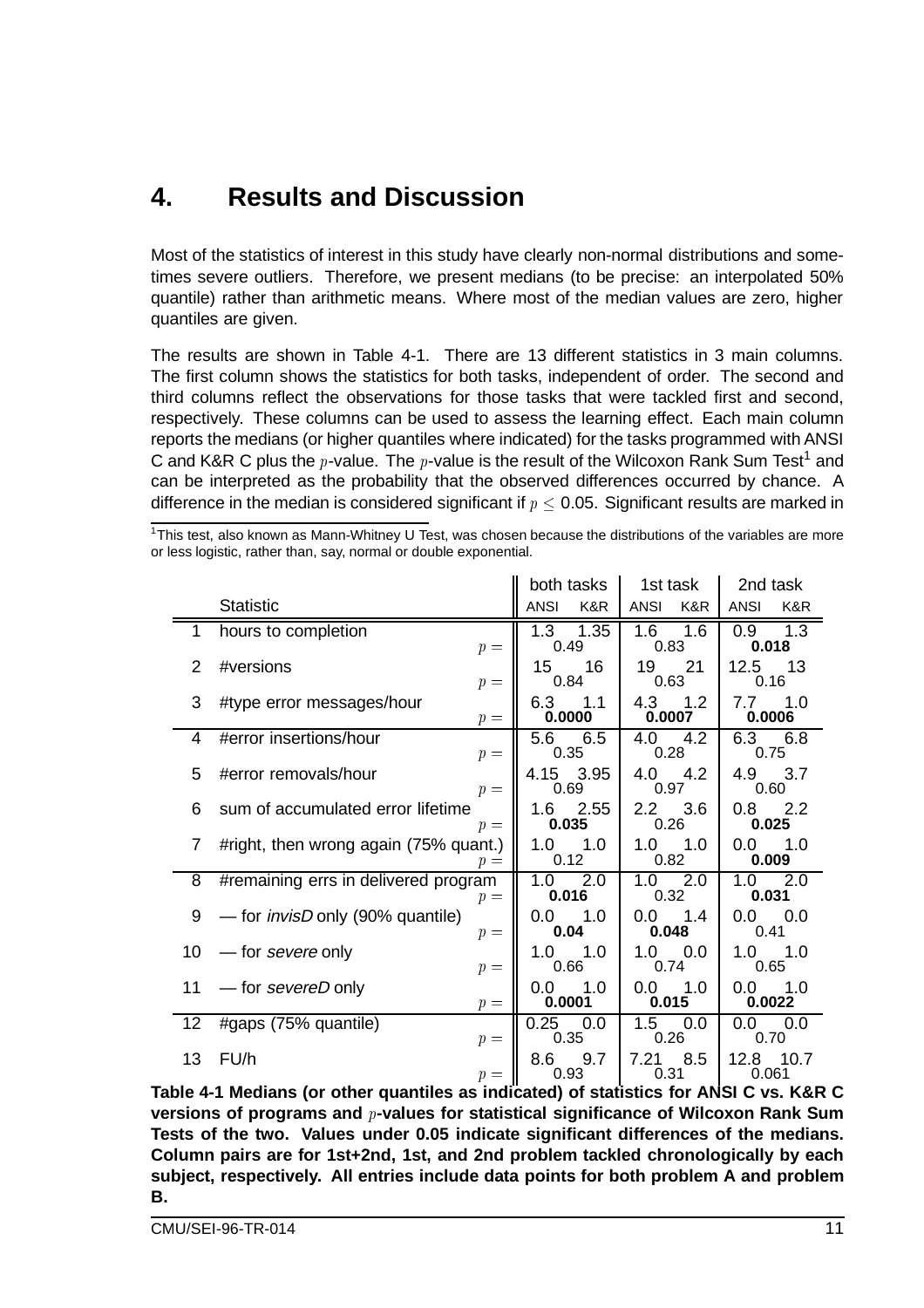boldface in the table. When the  $p$ -value is not significant, nothing can be said; in other words there may or may not be a difference.

The first statistic, time to completion, shows that there is no significant difference between ANSI C and K&R C for the first task and both tasks together. The combined time spent for the second task is shorter than for the first ( $p = 0.0012$ , not shown in the table), indicating a learning effect. In the second task, ANSI C is significantly more productive. A plausible explanation is as that when they started, programmers did not have a good understanding of the library and were struggling more with the concepts than with the interface itself. A lack of understanding is also borne out by the protocols. Type checking is unlikely to help gain a better understanding. Type checks became useful only after programmers had overcome the initial learning hurdle.

Statistic 2, the number of program versions compiled, does not show a significant difference. Entry 3 shows that the ANSI C compiler does indeed flag type errors significantly more often than the K&R compiler does. Each type error was counted only once per compilation for this statistic, no matter whether it produced one or several messages. Messages produced for other semantic or for syntactic errors were ignored.

Entries 4 to 7 are statistics that describe the internal error processes, all based on the sum of the error categories *invisD, severe,* and *severeD*. The frequency of error insertion and removal (entries 4 and 5) show no significant differences. The other two show some advantage for ANSI C, and it is again most pronounced in task 2, confirming the learning effect.



**Figure 4-1 Boxplots of accumulated error lifetime (in hours) over both tasks for ANSI C (left boxplot) and K&R C (right boxplot). The upper and lower whiskers mark the 95% and 5% quantiles, the upper and lower edges of the box mark the 75% and 25% quantiles, and the dot marks the 50% quantile (median). All other boxplots following below have the same structure.**

The total lifetime of all errors during programming (entry 6) is shorter for ANSI C overall and in the 2nd task. The distributions of accumulated lifetime over both tasks are also shown as boxplots in Figure 4-1. As we see, the K&R total error lifetimes are usually higher and spread over a much wider range.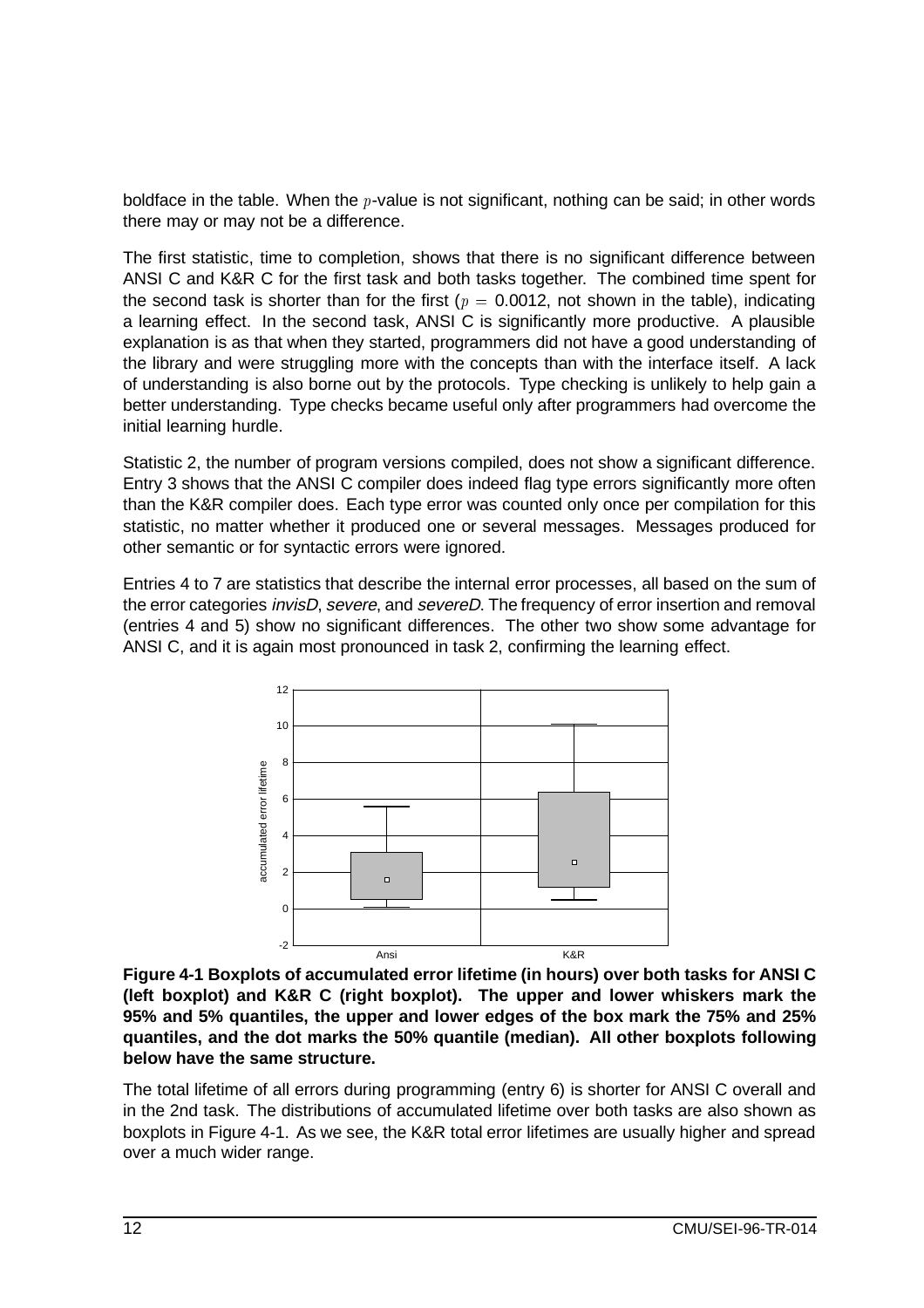The number of errors introduced in previously correct or repaired parts of a program (entry 7) is significantly higher for K&R C in the 2nd task.



**Figure 4-2 Boxplots of productivity (in FU/hour) over both tasks.**







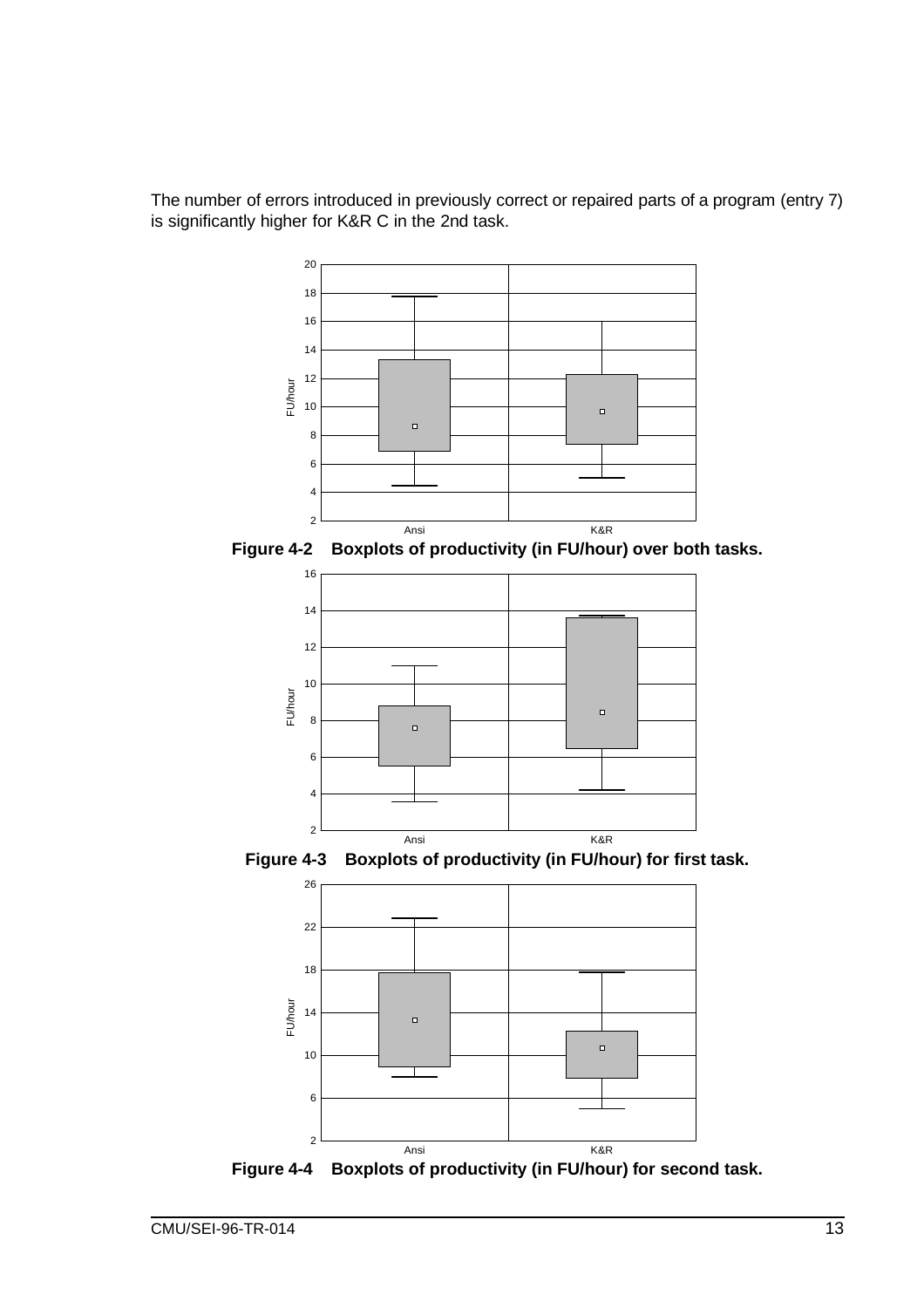There are no significant differences in the number of gaps in the delivered programs (entry 12). However, the *p*-value of 0.061 for productivity (entry 13) in the second task strongly suggests that ANSI C is helpful for programmers after the initial interface learning phase. The combined (both languages) productivity rises significantly from the first task to the second task ( $p = 0.0001$ , not shown in the table); this was also reported by the subjects.

The distributions of productivity measured in FU/hour are shown in Figures 4-2 to 4-4. We see that ANSI C makes for a more pronounced increase in productivity from the first task to the second than does K&R C.



**Figure 4-5 Boxplots of total number of remaining errors in delivered programs over both tasks.**



#### **Figure 4-6 Boxplots of number of remaining** severe **errors in delivered programs over both tasks.**

A clear advantage of ANSI C over K&R C is the number of errors still present in the delivered program (entry 8). As entries 9 to 11 indicate, this result stems from the direct detection of errors through type checking; little or no reduction of non-detectable errors (entry 10) is achieved. The both-task distributions for entries 8, 10, and 11 are shown in Figures 4-5 to 4-7. As we see there, the distributions for severe errors differ only in the upper tail (Figure 4-6), whereas the distributions for the severeD errors differ dramatically in favor of ANSI C (Figure 4-7), resulting in a significant overall advantage for ANSI C (Figure 4-5).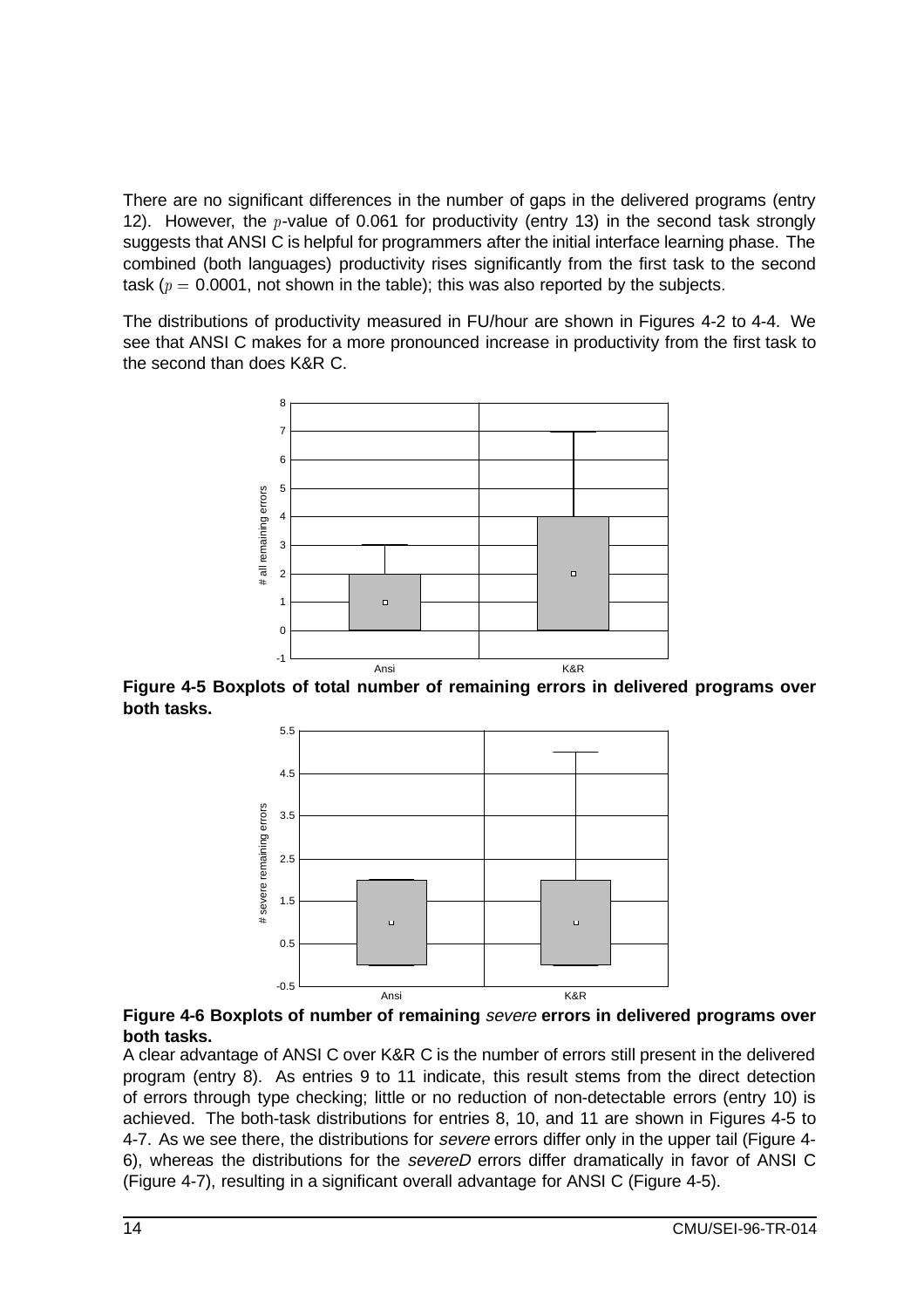

**Figure 4-7 Boxplots of number of remaining** severeD **errors in delivered programs over both tasks.**

A detailed analysis of the errors remaining in the delivered programs is shown in Table 4-2 on page 15. Only errors that remained in more than one delivered program are included in the table. There are no apparent patterns in this data except for those that are already

| error            | det?        | <b>KR</b> | <b>ANSI</b> | error            | det?        | <b>KR</b> | <b>ANSI</b> | error      | det? | <b>KR</b> | <b>ANSI</b>    |
|------------------|-------------|-----------|-------------|------------------|-------------|-----------|-------------|------------|------|-----------|----------------|
| O101             | no          | 2         | 0           | T <sub>152</sub> | <b>ANSI</b> | 2         | 0           | V117       | no   | 3         | 0              |
| O142             | no          | 2         | 1           | T162             | <b>ANSI</b> | 2         | $\Omega$    | V126       | no   | 1         | 4              |
| O <sub>155</sub> | no          | 2         | 0           | T <sub>172</sub> | <b>ANSI</b> | 1         |             | V127       | no   | 5         |                |
| O <sub>165</sub> | no          | 2         | 0           | T182             | <b>ANSI</b> | 1         |             | V128       | no   |           |                |
| O604             | no          | 0         | 2           | T231             | <b>ANSI</b> | 7         | $\Omega$    | V136       | no   | 2         |                |
| sum(O)           | 8<br>$=$    |           | 3           | T236             | <b>ANSI</b> | 2         | $\Omega$    | V137       | no   | 5         |                |
| P143             | no          | 3         | 3           | T <sub>273</sub> | no          | 0         | 2           | V146       | no   | 5         | 5              |
| P234             | <b>ANSI</b> | 2         | $\Omega$    | T <sub>277</sub> | <b>ANSI</b> | 2         | 0           | V716       | no   | 4         | $\overline{7}$ |
| P271             | <b>ANSI</b> | 3         | $\Omega$    | T <sub>524</sub> | <b>ANSI</b> | 3         |             | $sum(V) =$ |      | 26        | 20             |
| P284             | no          |           |             | T541             | <b>ANSI</b> | 2         | 0           |            |      |           |                |
| P678             | <b>ANSI</b> | 2         | 2           | T <sub>585</sub> | <b>ANSI</b> | 2         | ∩           |            |      |           |                |
| $sum(P) =$       |             | 11        | 6           | T679             | <b>ANSI</b> | 2         | 2           |            |      |           |                |
|                  |             |           |             | $sum(T) =$       |             | 26        | 7           |            |      |           |                |

**Table 4-2 Number of occurrences of** severe **and** severeD **errors that remained in more than one** delivered **program. "error": error type and number, see Appendices A.1., B.1., and C. "det?": whether error was compiler-detectable. "KR," "ANSI": number of delivered K&R or ANSI programs with this error.**

apparent from the cumulative data discussed above (P and T errors). For O and V errors, the differences between K&R and ANSI in the location of the frequency distributions are not statistically significant (Wilcoxon Matched Pairs Test,  $p \approx 0.28$  for O errors,  $p \approx 0.35$  for V errors).

There were no significant differences between the two tasks. All of the above results hardly change if one considers the tasks A and B separately (not shown).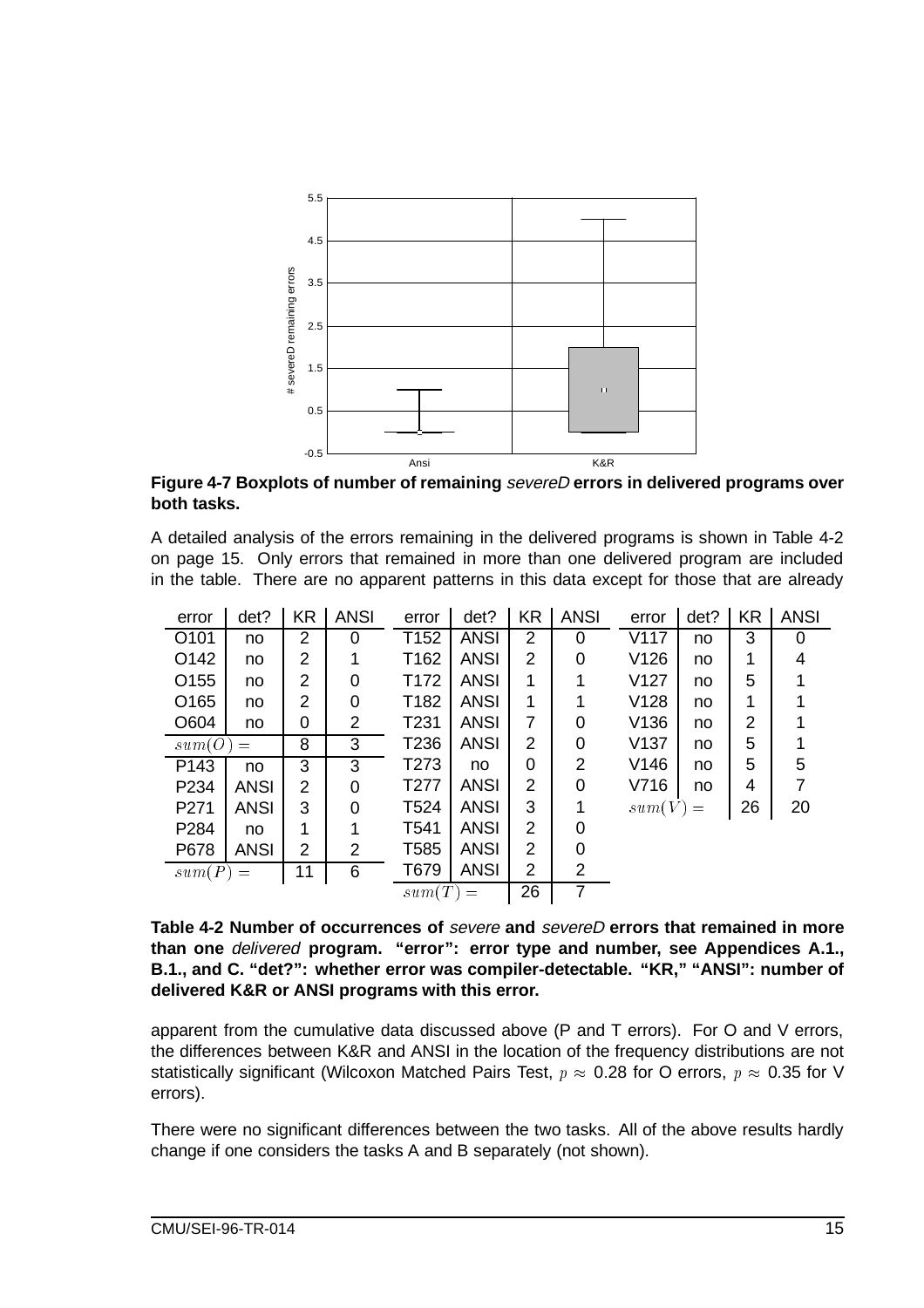Finally, the subjective impressions of the subjects as reported in the questionnaires are as follows: 26 of the subjects (79%) noted a learning effect from the first program to the second. 9 subjects (27%) reported that they found the ANSI C type checking very helpful, 11 (33%) found it considerably helpful, 4 (12%) found it almost not helpful, 5 (15%) found it not at all helpful. 4 subjects could not decide and 1 questionnaire was lost.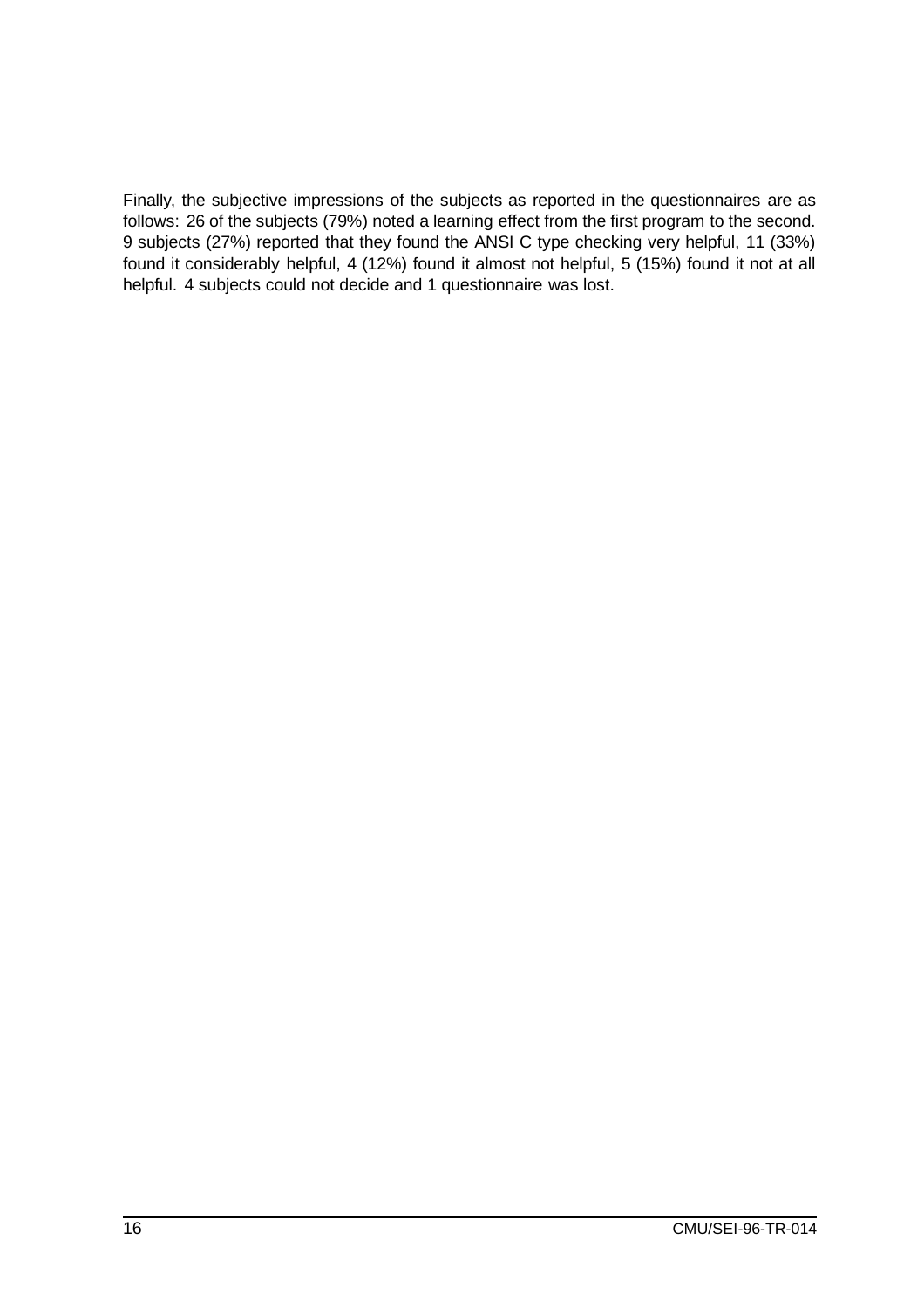## **5. Conclusions and Further Work**

Our experiment confirms the following hypotheses:

- 1. Type checking can reduce the number of interface errors in delivered programs.
- 2. When an interface is used, type checking can increase productivity, provided the programmer has gained a basic understanding of the interface.

One must be careful generalizing the results of this study to other situations. For instance, the experiment is unsuitable for determining the proportion of interface errors in an overall mix of errors, because it was designed to prevent errors other than interface errors. Hence it is unclear how large the differences will be if error classes such as declaration errors, initialization errors, algorithmic errors, or control-flow errors are included.

Nevertheless, the experiment suggests that for many realistic programming tasks, type checking of interfaces improves both productivity and program quality. Furthermore, some of the resources otherwise expended on inspecting interfaces might be allocated to other tasks.

Further work should repeat similar error analyses in different settings (e.g. tasks with complex data flow or object-oriented languages). In particular, it would be interesting to compare productivity and error rates under compile-time type checking, runtime type checking, and type inference. Other important questions concern the influence of a disciplined programming process such as the Personal Software Process  $SM$  [Humphrey 1995]<sup>1</sup>. Finally, an analysis of the errors occurring in practice might help devise more effective error detection mechanisms.

#### **Acknowledgements**

Thanks to the experimental subjects. Many thanks in particular to Paul Lukowicz for patiently guinea-pigging the experimental setup and to SAS Institute, makers of JMP, for creating a neat statistical tool.

<sup>&</sup>lt;sup>1</sup> Personal Software Process is a service mark of Carnegie Mellon University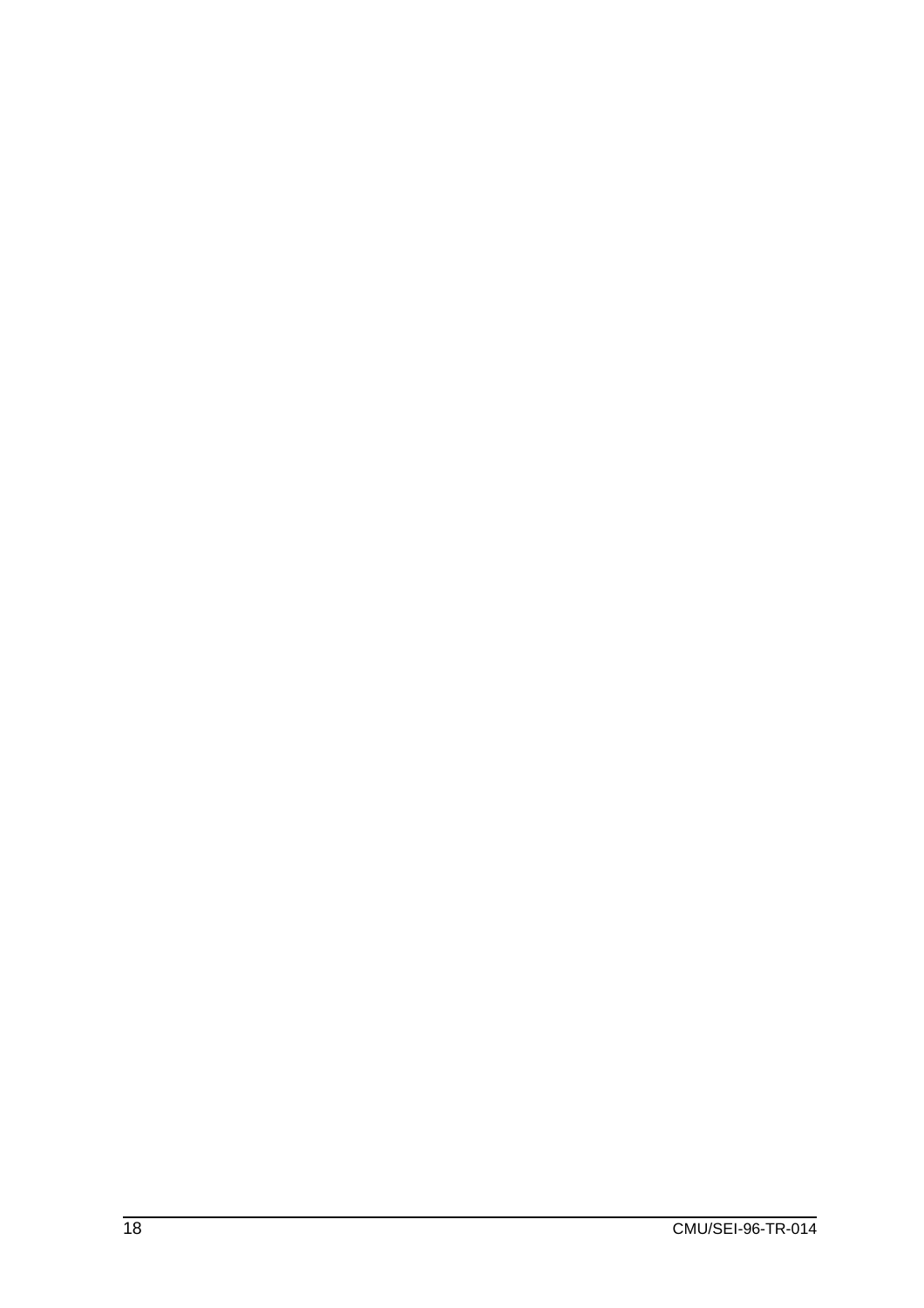## **Appendix A. Problem A**

### **A.1. Error Numbers and Gold Program**

The following list shows the body of the gold program for problem A. Interspersed between the statements are the error numbers and error descriptions, always relating to the *preceding* statement or statements. The number given after each error number is the error incidence, i.e., the total number of error insertions for this error number found over all protocols. For the errors that have different error codes for the two compilers, both numbers (detectable instances, undetectable instances) are shown separately.

```
int main (argc, argv)
  int argc;
  char *argv[];
{
  Widget toplevel, manager, square, buttons, invert, quit;
  XtAppContext app;
  XmString invertlabel, quitlabel;
  /*---------- 1. initialize X and Motif --------------------------------*/
  /* (already complete, should not be changed) */
  toplevel = XtVaAppInitialize (&app, "Hello", NULL, 0,
        &argc, argv, fallbacks, NULL);
  /*---------- 2. create and configure widgets --------------------------*/
O101 7 local 'mw' declared (hides global 'mw', which is used in button pushed)
O102 1 local widgets for TextFields declared, but not with name 'mw'
  manager = XmCreateRowColumnManagerOCP ("manager", toplevel, XmVERTICAL,
                                             1, False);
MY1111 numColumns missing
Z112 1 XmPACK COLUMN or XmPACK TIGHT used instead of Bool
P113 1 XtSetValue called before Create
TZ114 0/1 first arg not String
O115 0 not 'toplevel'
V<sub>116</sub> 0 XmHORIZONTAL
V117 5 True
TZ118 1/0 no integer for numColumns [the value does not matter here!]
TZ119 0/1 XtSetxxValue called with wrong xx
O301 2 result not assigned (or to wrong variable)
P302 0 nonsense procedure called to set resource
E303 0 direct assignment to resource attempted
TZ304 0/0 resource names as strings, e.g. "XmCorientation" used with XtSetxxValue
P305 0/0 XmCreateRowColumnManager (not OCP) called, but with all 5 args
  square = XmCreateRowColumnManagerOCP ("square", manager, XmHORIZONTAL,
                                            2, True);
MY1210 numColumns missing
Z122 5 XmPACK COLUMN or XmPACK TIGHT used instead of Bool
P123 1 XtSetValue called before Create
TZ124 0/1 first arg not String
O125 2 not 'manager'
```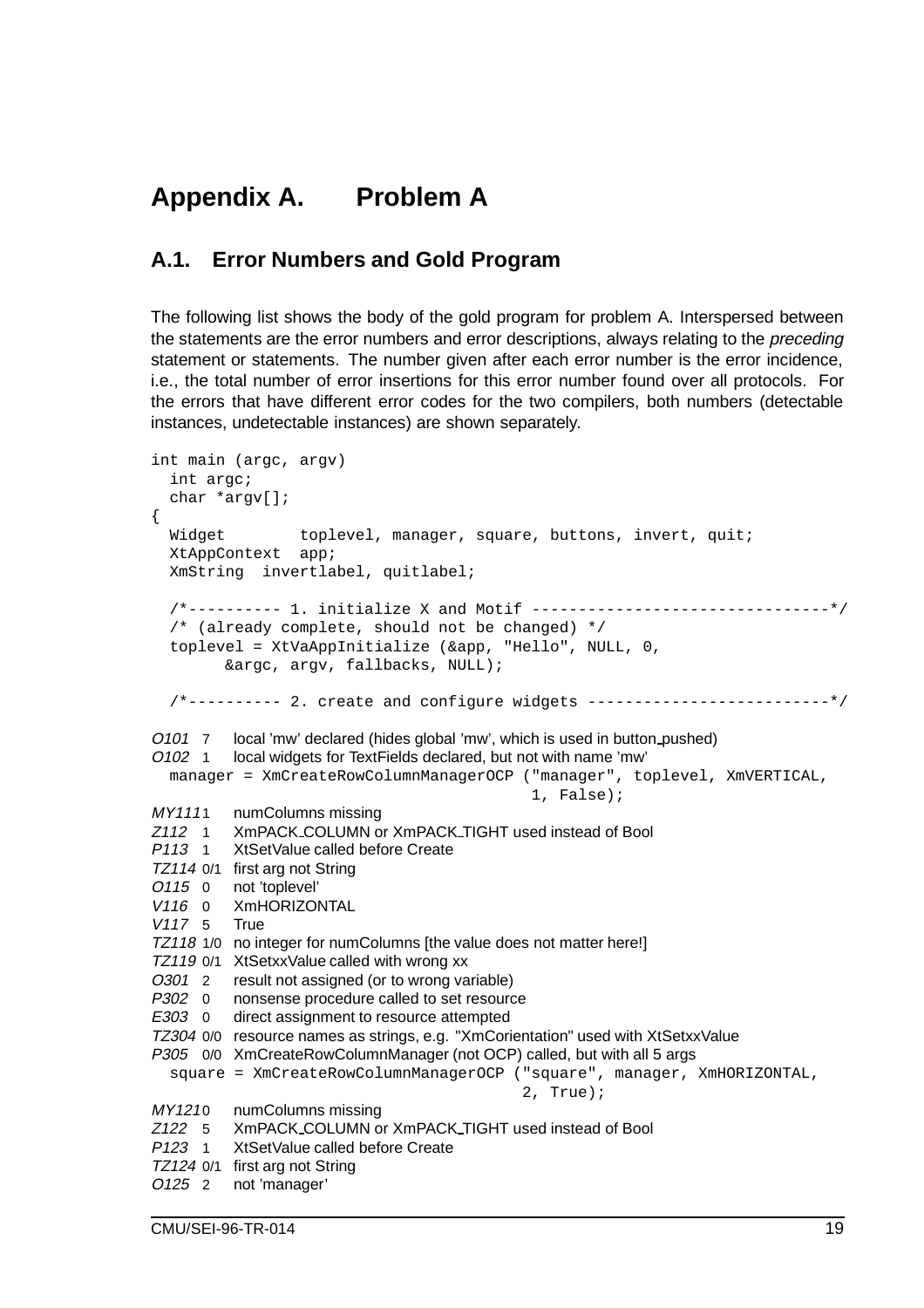V126 12 XmVERTICAL or no orientation given V127 12 False V128 8 not 2 columns TZ129 1/1 XtSetxxValue called with wrong xx O311 0 result not assigned (or to wrong variable) P312 2 nonsense procedure called to set resource E313 1 direct assignment to resource attempted TZ314 0/1 resource names as strings, e.g. "XmCorientation" used with XtSetxxValue P315 0 XmCreateRowColumnManager (not OCP) called, but with all 5 args buttons = XmCreateRowColumnManagerOCP ("buttons", manager, XmHORIZONTAL, 1, False); MY131 0/0 numColumns missing Z132 0/1 XmPACK COLUMN or XmPACK TIGHT used instead of Bool P133 1 XtSetValue called before Create TZ134 0/0 first arg not String O135 1 not 'manager' V136 10 XmVERTICAL or no orientation given V137 9 True TZ139 2/2 XtSetxxValue called with wrong xx O321 1 result not assigned (or to wrong variable) P322 1 nonsense procedure called to set resource<br>E323 0 direct assignment to resource attempted direct assignment to resource attempted TZ324 1 resource names as strings, e.g. "XmCorientation" used with XtSetxxValue P325 1 XmCreateRowColumnManager (not OCP) called, but with all 5 args mw[0] = XmCreateTextFieldWidgetW ("aw", square, 100, "a"); mw[1] = XmCreateTextFieldWidgetW ("bw", square, 100, "b"); mw[2] = XmCreateTextFieldWidgetW ("cw", square, 100, "c"); mw[3] = XmCreateTextFieldWidgetW ("dw", square, 100, "d"); TZ141 1/1 4th arg not String O142 13 not 'square' P143 8 XmCreateTextFieldWidget used (no 'W', cannot set width later!) TZ144 0/0 first arg not String O145 1 missing assignment V146 13 Initialization not "a", "b", "c", "d" O147 2 result assigned to mw (without subscription) MY148 1/0 3rd arg missing TZ149 0/0 XtSetxxValue called with wrong xx O331 2 result not assigned at all P332 1 nonsense procedure called to set resource E333 1 direct assignment to resource attempted TZ334 0 resource names as strings, e.g. "XmCorientation" used with XtSetxxValue P335 1 magic effect expected from weird argument to first param D336 2 wrong procedure name, e.g. XmCreateTextFieldW invert = XmCreatePushButtonL ("invert", buttons, XmStringCreateLocalized ("Invert matrix")); D151 4 XmCreatePushButton (without 'L') TZ152 7/12 normal String instead of XmString TZ153 0/2 XmStringCreate called with non-String first or second arg TZ154 1/2 first arg not String O155 6 not 'buttons' G156 3 uninitialized 'invertlabel' used P157 1 nonexisting function XmString called (or cast to) to create third arg MY158 1/0 no second arg to XmStringCreate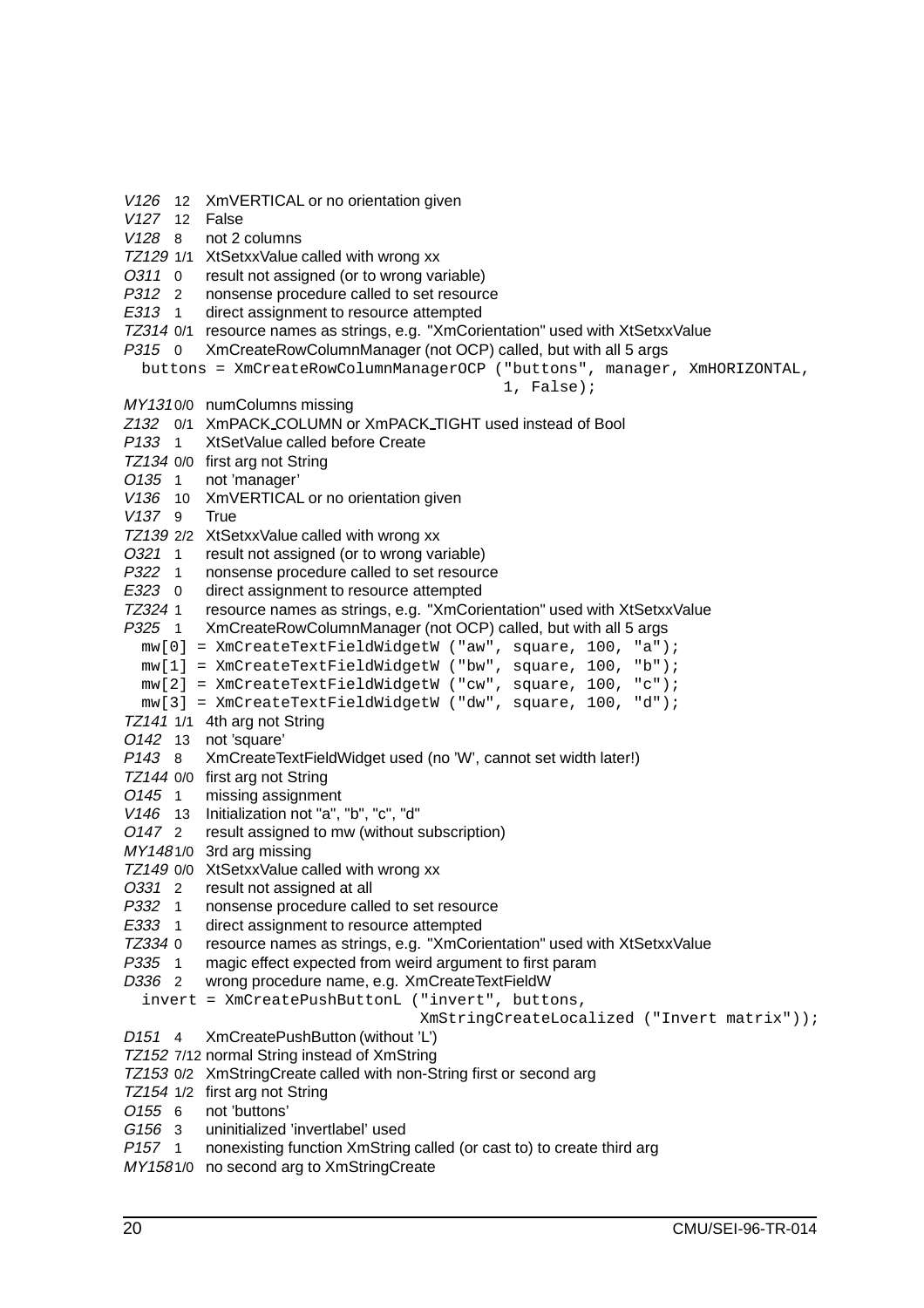O159 1 result not assigned or assigned to wrong object C351 0 sets XmCwidth explicitly D352 0 nonexisting function called, e.g. XmPushButton TZ353 1/0 second arg not Widget quit = XmCreatePushButtonL ("quit", buttons, XmStringCreateLocalized ("Quit")); D161 5 XmCreatePushButton (without 'L') TZ162 7/12 normal String instead of XmString TZ163 0/1 XmStringCreate called with non-String first or second arg TZ164 1/2 first arg not String O165 6 not 'buttons' G166 3 uninitialized 'quitlabel' used P167 1 nonexisting function XmString called (or cast to) to create third arg MY1681/0 no second arg to XmStringCreate O169 1 result not assigned or assigned to wrong object C361 1 sets XmCwidth explicitly D362 0 nonexisting function called, e.g. XmPushButton TZ363 1/0 second arg not Widget /\*---------- 3. register callback functions ---------------------------\*/ XtAddCallbackF (invert, XmCactivateCallback, button\_pushed, (XtPointer)1); D171 2 XtPointer misspelled TZ172 5/8 no XmFuncResourcename TZ173 1/1 no Callback function pointer TZ174 6/7 no XtPointer O175 2 not 'invert' [see 196] V176 6 not 'XmCactivateCallback' V177 0 not button pushed (other name used) O178 3 &d instead of 1 given, with local or non-constant d TZ179 1/1 4th: no pointer or int T191 2 tried to supply prototype for button pushed T192 5 tried to supply arguments or () for button pushed<br>D193 1 used undeclared object for arg 4 used undeclared object for arg 4 E194 1 nonsense function called for arg 2 E195 1 cast to type client data or similar attempted TZ196 1 first arg not a widget XtAddCallbackF (quit, XmCactivateCallback, button\_pushed, (XtPointer)99); D<sub>181</sub> 2 XtPointer misspelled TZ182 3/6 no XmFuncResourcename TZ183 0/1 no Callback function pointer TZ184 4/6 no XtPointer O185 5 not 'quit' [see 206] V186 3 not 'XmCactivateCallback' V187 0 not 'button\_pushed' (other name used) O188 3 &d instead of 1 given, with local or non-constant d TZ189 0/1 4th: no pointer or int TZ201 2/0 tried to supply prototype for button pushed TZ202 2/0 tried to supply arguments or () for button pushed D203 1 used undeclared object for arg 4 E204 0 nonsense function called for arg 2 E205 1 cast to type client data or similar attempted TZ206 1/0 first arg not a widget  $/*$ --------- 4. realize widgets and turn control to X event loop ------\*/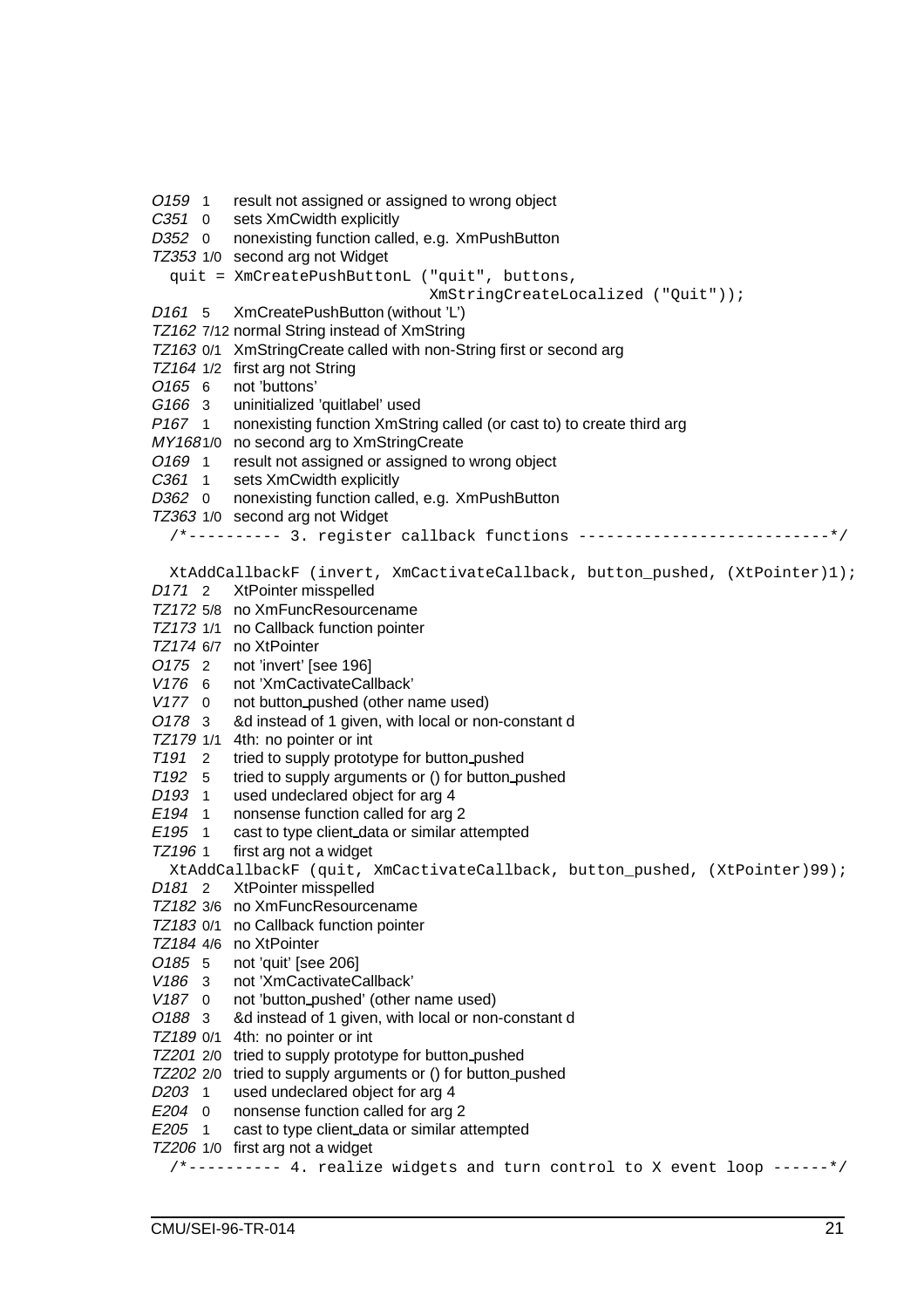```
/* (already complete, should not be changed) */
  XtRealizeWidget (toplevel);
  XtAppMainLoop (app);
  return (0);
}
/************************* Functions *************************/
void button_pushed (Widget widget, XtPointer client_data, XtPointer call_data)
\left\{ \right.double mat[4], new[4], det;
  String s;
  if ((int)client_data == 99) {
V211 6 not 99 or whatever is submitted above
T212 12 missing cast
E213 5 client_data wrongly dereferenced (or wrongly not dereferenced)
C214 2 recursive call to 'button pushed' or call to 'cbf'
E215 1 = instead of ==
O216 2 call_data used instead of client_data
      exit (0);
E341 4 exit; (no argument and no parentheses) [exit() is acceptable]
  }
  else if ((int)client data == 1) {
V221 3 not 1 or whatever is submitted above
T222 10 missing cast
E223 5 client dataf wrongly [not] dereferenced
E225 \quad 1 \quad = instead of ==O226 0 call_data used instead of client_data
    int i;
    for (i = 0; i \le 3; i++) {
       XtGetStringValue (mw[i], XmCvalue, &s);
TZ231 12/8 value instead of pointer used, e.g. s instead of &s
TZ232 3/1 dereferenced (or a Typename) instead of referenced, e.g. *s instead of &s
E233 1 tried to assign result of XtGetValue to something
P234 14 XtGetFloatValue called
P235 2 XtGetIntValue called
TZ236 0/5 no XmStringResourceName
O237 0 not 'XmCvalue'
TZ238 1/0 &mat[i] or other float used with XtGetStringValue
TZ239 0/0 first arg not a widget
      mat[i] = atof(s);E241 1 float = atof(float) e.g. mat[0] = atof(mat[0]) or similar nonsense
P<sub>242</sub> 1 ftoa called instead of atof
T243 0 mat[i] = mw[i] or atof (mw[i]) or similar
O244 1 first arg not mw[i]
     }
    det = mat[0]*mat[3] - mat[1]*mat[2];if (det != 0) {
G251 1 'if' clause is missing
       new[0] = mat[3]/det; new[1] = -mat[1]/det;new[2] = -mat[2]/det; new[3] = mat[0]/det;26x
       for (i = 0; i \le 3; i++)
```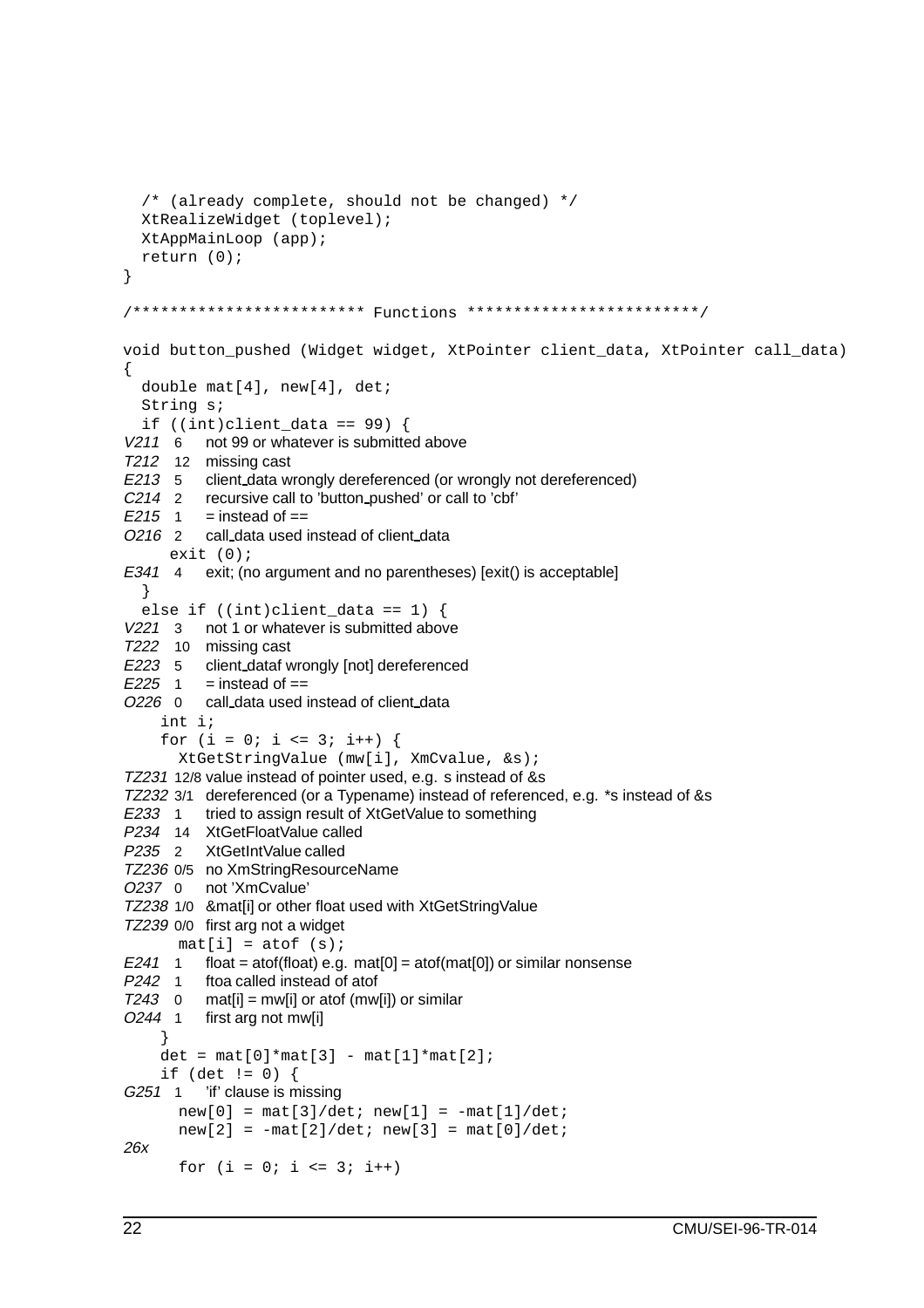|               |      | $XtSetStringValue (mw[i], XmCvalue, ftoa (new[i], 8, 2));$   |  |  |  |  |  |  |  |  |
|---------------|------|--------------------------------------------------------------|--|--|--|--|--|--|--|--|
|               |      | P271 7 XtSetFloatValue or XtSetIntValue called               |  |  |  |  |  |  |  |  |
| V272 3        |      | number format not 8,2                                        |  |  |  |  |  |  |  |  |
|               |      | TZ273 0/2 sprintf used with incorrect target s               |  |  |  |  |  |  |  |  |
|               |      | MY2741/0 arg 2 and/or 3 of ftoa missing                      |  |  |  |  |  |  |  |  |
|               |      | TZ275 1/0 String* instead of String as third arg             |  |  |  |  |  |  |  |  |
| O276 3        |      | used mat[i] instead of new[i]                                |  |  |  |  |  |  |  |  |
| TZ277 0/5     |      | no XmStringResourceName                                      |  |  |  |  |  |  |  |  |
| O278 0        |      | not 'XmCvalue'                                               |  |  |  |  |  |  |  |  |
| TZ279 0/1     |      | first arg not a widget                                       |  |  |  |  |  |  |  |  |
| TZ372 0       |      | strcpy(mw[i], ftoa(new[i], 8, 2)) or similar                 |  |  |  |  |  |  |  |  |
| <b>T373</b> 1 |      | $m(w[i] = new[i]$ or ftoa(new[i]) or similar                 |  |  |  |  |  |  |  |  |
| O374 1        |      | first arg not mw[i]                                          |  |  |  |  |  |  |  |  |
| }             |      |                                                              |  |  |  |  |  |  |  |  |
|               | else |                                                              |  |  |  |  |  |  |  |  |
|               |      | matrixErrorMessage ("Matrix cannot be inverted", mat, 8, 2); |  |  |  |  |  |  |  |  |
| V281 2        |      | completely different message text                            |  |  |  |  |  |  |  |  |
| V282 7        |      | number format not 8,2                                        |  |  |  |  |  |  |  |  |
| P283 1        |      | used CreateErrorDialog instead of matrixErrorMessage         |  |  |  |  |  |  |  |  |
| P284 2        |      | used printf instead of matrixErrorMessage                    |  |  |  |  |  |  |  |  |
|               |      | TZ285 1/2 not 'mat' or 'new'                                 |  |  |  |  |  |  |  |  |
| O286 1        |      | 'new' instead of 'mat'                                       |  |  |  |  |  |  |  |  |
| MY2871        |      | one or several args are missing                              |  |  |  |  |  |  |  |  |
| }             |      |                                                              |  |  |  |  |  |  |  |  |
| }             |      |                                                              |  |  |  |  |  |  |  |  |
|               |      |                                                              |  |  |  |  |  |  |  |  |

Summing up, there are 23 errors that appear 7 or more times. The most frequent of those (12 or more times) are P234, V146, O142, T231, T212, Z162, Z152, V127, and V126.

### **A.2. Program Template**

The following program template was given to the experimental subjects as the starting point for problem A.

```
/* Program skeleton for Problem A (2x2 matrix inversion) */
#include <stdio.h>
#include <stdlib.h>
#include "stdmotif.h"
#ifdef STDC /* this function declaration is valid in ANSI C: */
void button pushed (Widget widget, XtPointer client data,
                   XtPointer call_data);
#else /* and this one in Kernighan/Ritchie-C: */
void button_pushed ();
#endif
Widget mw[4]; /* text fields for matrix coefficients:
                 0,1,2,3 for a,b,c,d */
```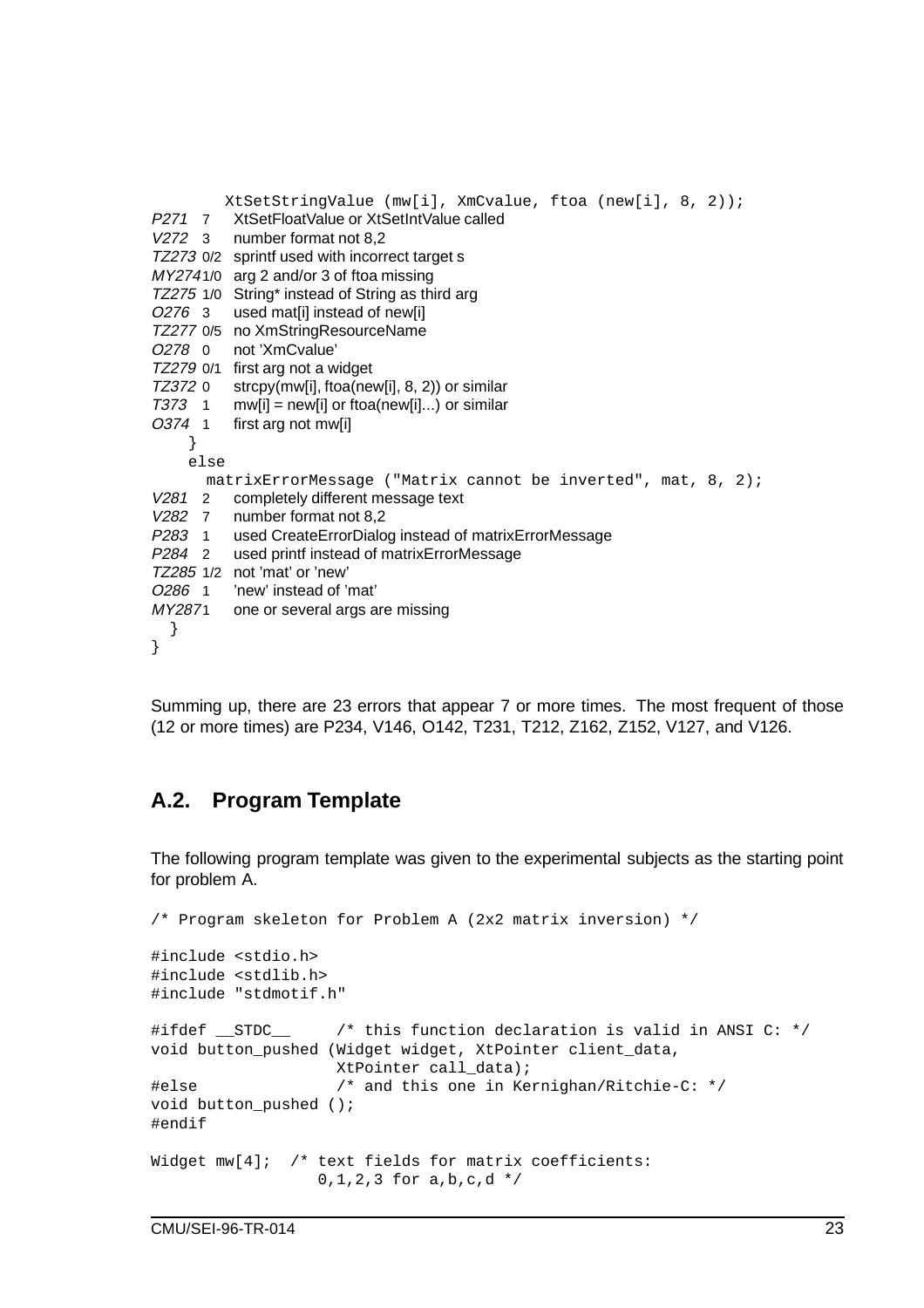```
/************************* MAIN PROGRAM **************************/
#ifdef STDC /* this function declaration is valid in ANSI C: */
int main (int argc, char *argv[])
#else /* and this one in Kernighan/Ritchie-C: */
int main (argc, argv)
 int argc;
 char *argv[];
#endif
{
 Widget toplevel, /* main window */manager, /* manager for square and buttons */
               square, /* manager for 4 TextFields */
               buttons, /* manager for 2 PushButtons */
               invert, /* PushButton */
               quit; /* PushButton */
 XtAppContext app;
 XmString invertlabel, quitlabel;
 int i;
  /*---------- 1. initialize X and Motif -------------------------------*/
  /* (already complete, should not be changed) */
 globalInitialize ("A");
  toplevel = XtVaAppInitialize (&app, "Hello", NULL, 0,
       &argc, argv, fallbacks, NULL);
  /*---------- 2. create and configure widgets -------------------------*/
  /* Create vertical RowColumn manager 'manager' w. parent 'toplevel'; */
  /* Create horizontal 2-column RowColumn manager 'square' with */
 /* Equalization and parent 'manager'; */
  /* Create horizontal RowColumn manager 'buttons' w. parent 'manager'; */
  /* Create TextField widgets mw[0..3] with 100 pixel width each */
 /* for coefficients a, b, c, d of the matrix; *//* Create PushButton 'invert' with label "Invert matrix" and */
 /* parent 'buttons'; */
 /* Create PushButton 'quit' with label "Quit"; */
  /*---------- 3. register callback functions --------------------------*/
 /* Register callback function 'button_pushed' for the 'invert' Button */
 /* with the number 1 as 'client data'; */
 /* Register callback function 'button_pushed' for the 'quit' Button */
 /* with the number 99 as 'client_data'; */
  /*--------- 4. realize widgets and turn control to X event loop -----*/
 /* (already complete, should not be changed) */
 XtRealizeWidget (toplevel);
 XtAppMainLoop (app);
 return (0);
}
```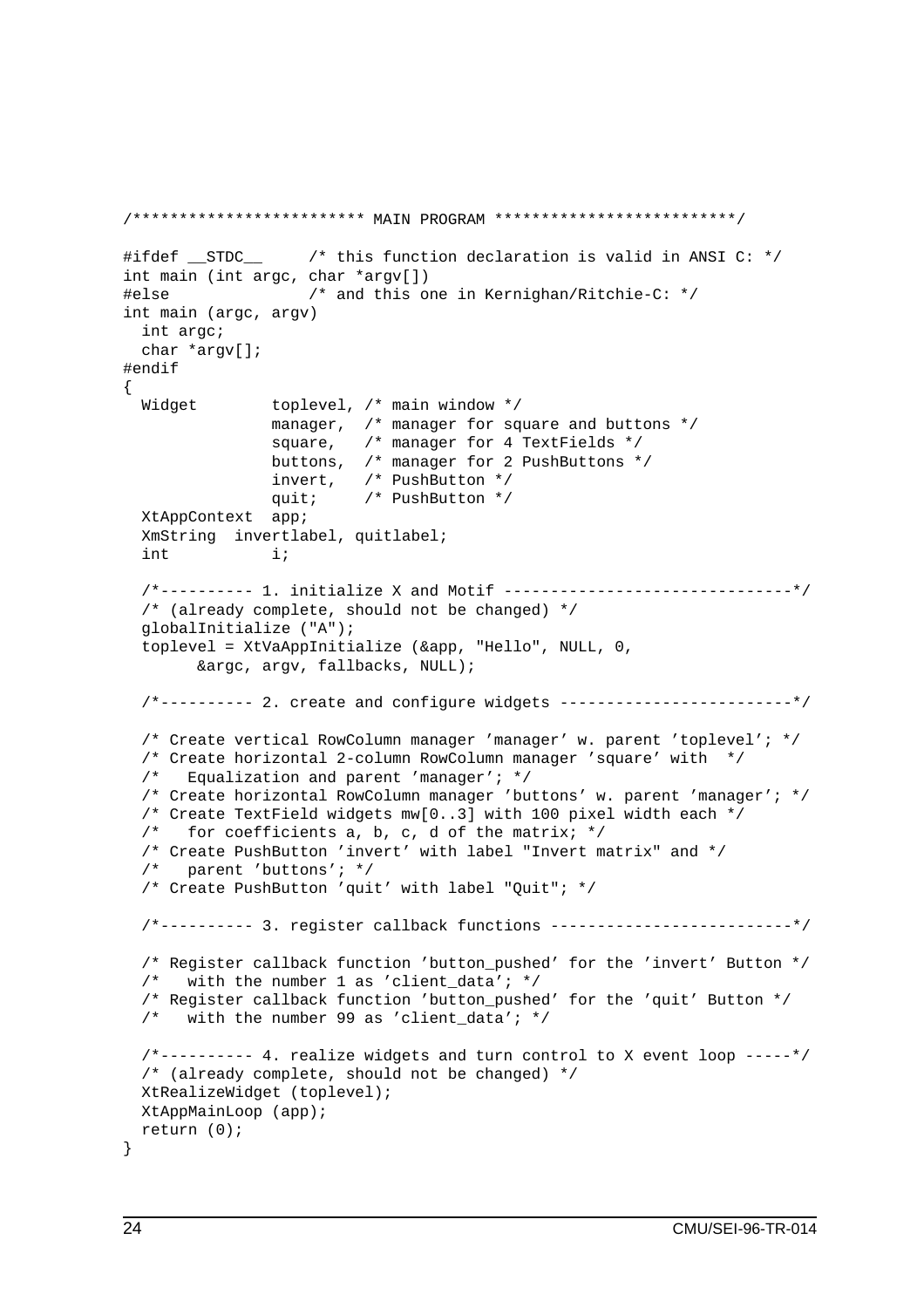```
/************************* Functions *************************/
#ifdef __STDC__ /* this function declaration is valid in ANSI C: */
void button_pushed (Widget widget, XtPointer client_data,
                  XtPointer call_data)
#else /* and this one in Kernighan/Ritchie-C: */
void button_pushed (widget, client_data, call_data)
 Widget widget;
 XtPointer client_data;
 XtPointer call_data;
#endif
{
 /* this is the callback function to be called when clicking on
    the PushButtons occurs */
 double mat[4], new[4], /* old and new matrix coefficients */
        det; /* determinant */String s;
 int i;
 /* IF client data indicates button 'quit' */
 /* THEN *//* call 'exit' */
 /* ELSIF client_data indicates Button 'invert' */
 /* THEN *//* Read values mat[0] to mat[3] from widgets mw[0] to mw[3]; */
 /* Compute determinant det = mat[0]*mat[3] - mat[1]*mat[2]; */* IF determinant not equals zero */
 /* THEN *//* Compute coefficients new[0] to new[3] of the */
 /* inverted matrix as */
 /* new[0] = mat[3]/det; new[1] = -mat[1]/det; */
 /* new[2] = -mat[2]/det; new[3] = mat[0]/det; */
 /* Enter new coefficients into widgets mw[0] to mw[3] with */
 /* 8 digits width (2 decimal places); */
 /* ELSE */
 /* Print "Matrix cannot be inverted" by matrixErrorMessage; */
 /* FI */
 /* FI */}
```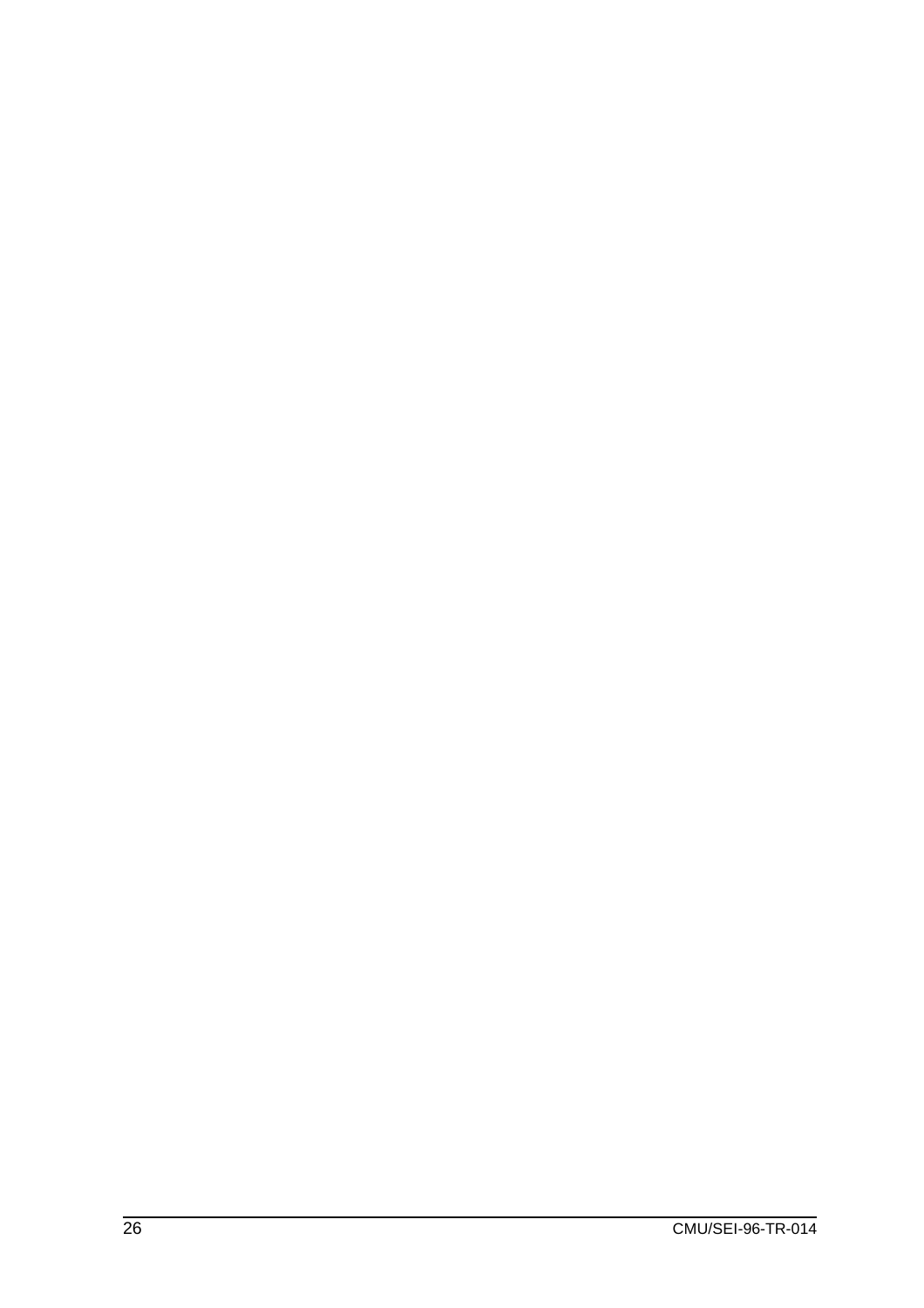## **Appendix B. Problem B**

### **B.1. Error Numbers and Gold Program**

The following list shows the body of the gold program and the error descriptions for problem B. The structure is the same as in Appendix A.1.

```
int main (argc, argv)
  int argc;
  char *argv[];
{
  Widget main w, menubar, menu, label;
  XtAppContext app;
  /********** 1. initialize X and Motif ********************************/
  /* (already complete, need not be changed) */
  toplevel = XtVaAppInitialize (&app, "Hello", NULL, 0,
         &argc, argv, fallbacks, NULL);
O501 0 local 'toplevel' declared (hides global one needed in handle menu)
  /********** 2. create and configure widgets **************************/
 main w = XmCreateMainWindowWidget ("main window", toplevel);
TZ511 1/1 1st arg not String
TZ512 0/0 2nd arg not Widget
P513 1 called XmCreateRowColumnManager...
O515 0 not 'toplevel'
D516 1 nonexisting procedure called
O517 3 result not assigned at all or assigned to wrong object
  menubar = XmCreateTrivialMenuBar (main_w, "FileBrowser",
                           XmStringCreate ("File Browser", "LARGE"), 'F');
TZ521 0/1 1st arg not Widget
TZ522 1/0 2nd arg not String
TZ523 5/3 3rd arg not XmString
TZ524 4/3 4th arg not char
O525 0 not 'main w'
V526 5 XmStringCreateLocalized or not "LARGE"
O527 1 result not assigned at all or assigned to wrong object
V528 0 unreasonable value for menubar title text
V529 17 unreasonable value for shortcut key
P531 1 other procedure called
TZ532 1/1 wrong or missing arguments to XmStringCreate or related calls
A533 1 additional argument(s) to XmCreateTrivialMenuBar
  label = XmCreateLabelWidget ("by", main_w,
                                  XmStringCreate ("by Lutz Prechelt", "SMALL"));
TZ541 0/2 1st arg not String
TZ542 1/2 2nd arg not Widget
TZ543 5/2 3rd arg not XmString
P544 1 called XmCreateTextFieldWidget
O545 7 not 'main w' nor 'toplevel'
V546 3 XmStringCreateLocalized or not "SMALL"
```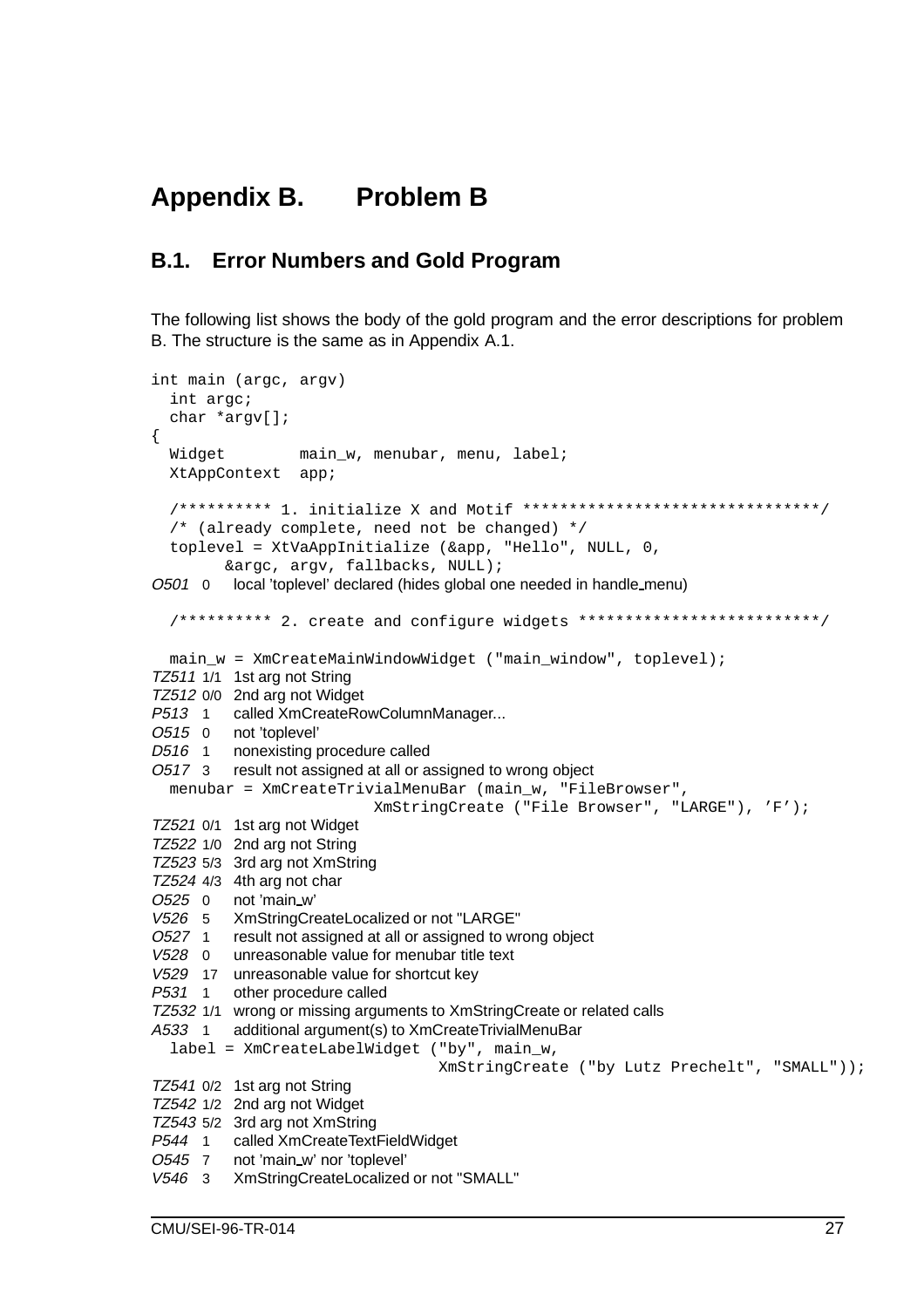O547 1 result not assigned at all or assigned to wrong object TZ548 1/1 wrong or missing arguments to XmStringCreate P549 1 label = XmStringCreate(...) AX551 1 additional argument(s) to XmCreateLabelWidget XtSetWidgetValue (main\_w, XmCworkWindow, label); TZ561 0/0 1st arg not Widget TZ562 2/4 2nd arg not XmWidgetResourceName TZ563 2/1 3rd arg not Widget V564 0 not 'XmCworkWindow' O565 1 not 'main w' O566 0 not 'label' P567 2 XtSetxxValue for wrong xx P568 0 yet another procedure G569 0 call is missing T571 4 direct assignment to XmCworkWindow attempted menu = XmCreatePulldownMenu3 ("TheMenu", menubar, 0, XmStringCreateLocalized ("Select file"), 'f', XmStringCreateLocalized ("Open selected file"), 'O', XmStringCreateLocalized ("Quit"), 'Q', handle\_menu); TZ581 1/0 1st arg not String TZ582 0/0 2nd arg not Widget TZ583 0/0 3rd arg not int TZ584 4/7 4th, 6th, or 8th arg not XmString TZ585 2/2 5th, 7th, or 9th arg not char TZ586 0/0 10th arg not function pointer MY587 1/1 1st or 2nd arg missing MY5882/2 3rd arg missing MY5890/0 4th, 6th, or 8th arg missing MY591 1/4 5th, 7th, or 9th arg missing MY5920/1 10th arg missing<br>AZ593 0 additional arg(s)  $AZ5930$  additional arg(s) present<br> $O.594$  1 not 'menubar' not 'menubar' V595 9 not '0' V596 0 not 'handle menu' T597 2 tried to supply prototype for callback function T598 7 tried to supply arguments or () for callback function TZ599 0/0 applied wrong cast or \* or similar to callback function P601 17 called XmStringCreate instead of XmStringCreateLocalized V602 1 unreasonable value for menu entry text (4th, 6th, or 8th arg) V603 3 unreasonable value for shortcut key (5th, 7th, or 9th arg) O604 6 result not assigned at all or assigned to wrong object [minor] TZ605 3/3 missing or wrong arg to XmStringCreate C606 1 calls XtAddCallbackF TZ607 1/0 wrong arguments to XtAddCallbackF 61x /\*\*\*\*\*\*\*\*\*\* 4. realize widgets and turn control to X event loop \*\*\*\*\*\*/ /\* (already complete, need not be changed) \*/ XtRealizeWidget (toplevel); XtAppMainLoop (app); return (0); }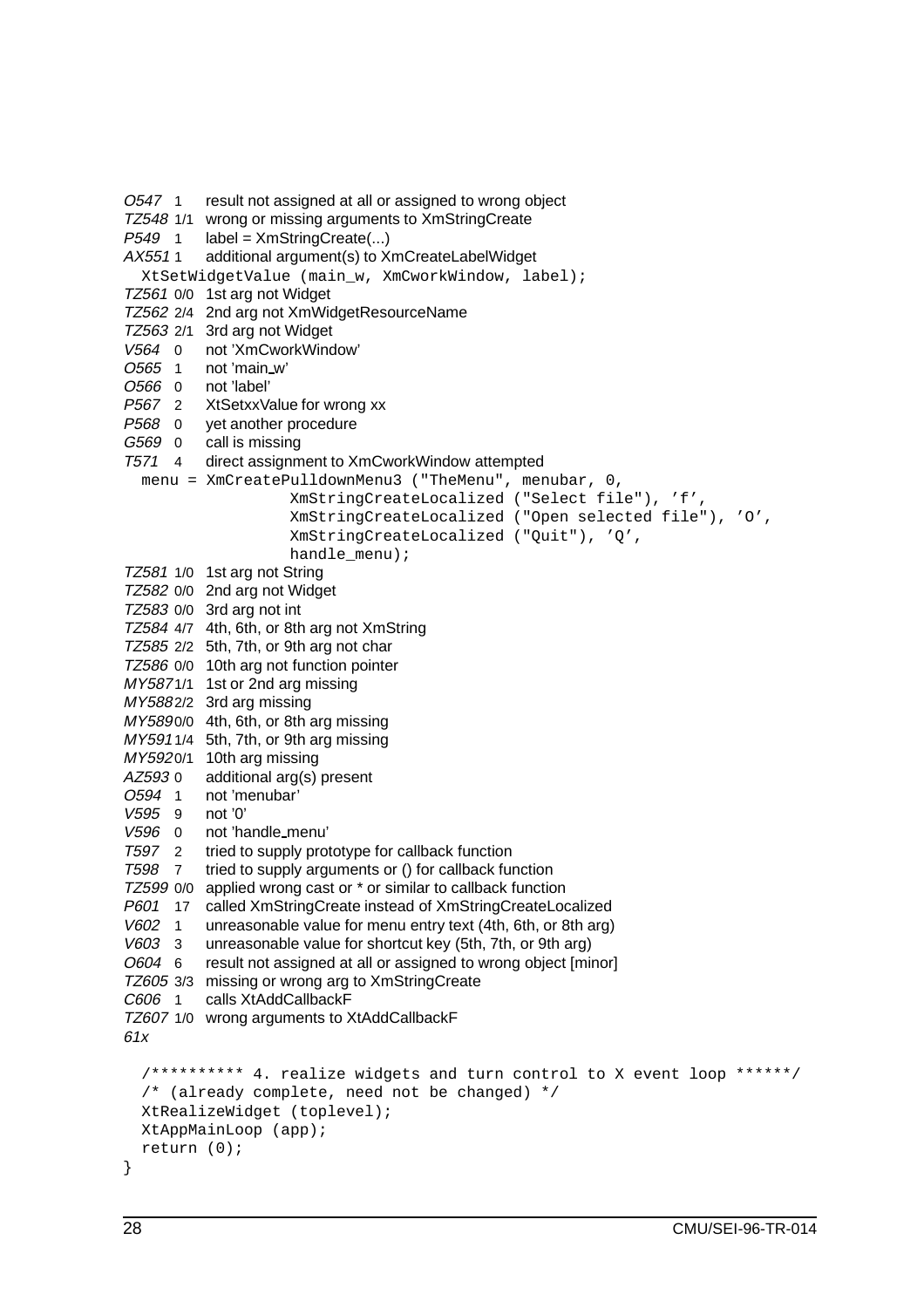/\*\*\*\*\*\*\*\*\*\*\*\*\*\*\*\*\*\*\*\*\*\*\*\*\* Functions \*\*\*\*\*\*\*\*\*\*\*\*\*\*\*\*\*\*\*\*\*\*\*\*\*/ void handle\_menu (Widget widget, XtPointer client\_data, XtPointer call\_data) { Widget fs; O621 0 local redeclaration of 'toplevel' O622 0 local declaration of 'main\_w', 'menu', or 'menubar' if ((int)client\_data == 0) {  $/*$  first menu entry selected \*/ V631 0 'if' (or 'switch') query not for values 0, 1, 2 or values mixed up T632 0 missing cast E633 0 client\_data wrongly dereferenced C634 0 recursive call to 'button pushed' or call to 'cbf'  $E635$  0 = instead of == in any 'if' O636 0 'call data' used instead of 'client data' G637 0 (if 'switch' is used:) one or more 'break' statements is missing 64x Widget fs = XmCreateFileSelectorDialog (toplevel, "fileselection"); TZ651 0/1 1st arg not Widget TZ652 0/0 2nd arg not String O653 22 not 'toplevel' O654 2 result not assigned at all or assigned to wrong object P655 1 other function called D656 1 nonexisting function called TZ657 0/0 1st and 2nd arg exchanged 66x XtAddCallbackF (fs, XmCokCallback, keepSelectedFile, NULL); TZ671 1/0 1st arg not Widget TZ672 0/1 2nd arg not XmFuncResourceName TZ673 1/0 3rd arg not callback function pointer TZ674 2/1 4th arg not NULL or XtPointer O675 4 not 'fs' O676 0 not 'keepSelectedFile' V677 0 not 'XmCokCallback' P678 13 called XtSetxxValue or other function instead TZ679 5/6 wrong arguments to XtSetxxValue or other function TZ681 0/0 tried to supply prototype for callback function TZ682 0/0 tried to supply arguments or () for callback function TZ683 0/0 applied wrong cast or \* or similar to callback function T684 1 XmCokCallback = keepSelectedFile or similar 69x XtManageChild (fs); TZ701 0/1 1st arg not Widget O702 0 not 'fs' P703 1 other function called D704 2 nonexisting function called G705 8 call is missing } else if  $((int)client_data == 1) { /* second menu entry selected */}$ Widget scrolltext = XmCreateScrolledTextWindow (selectedFile(), toplevel, 25, 80); TZ711 1/4 1st arg not String TZ712 0/0 2nd arg not Widget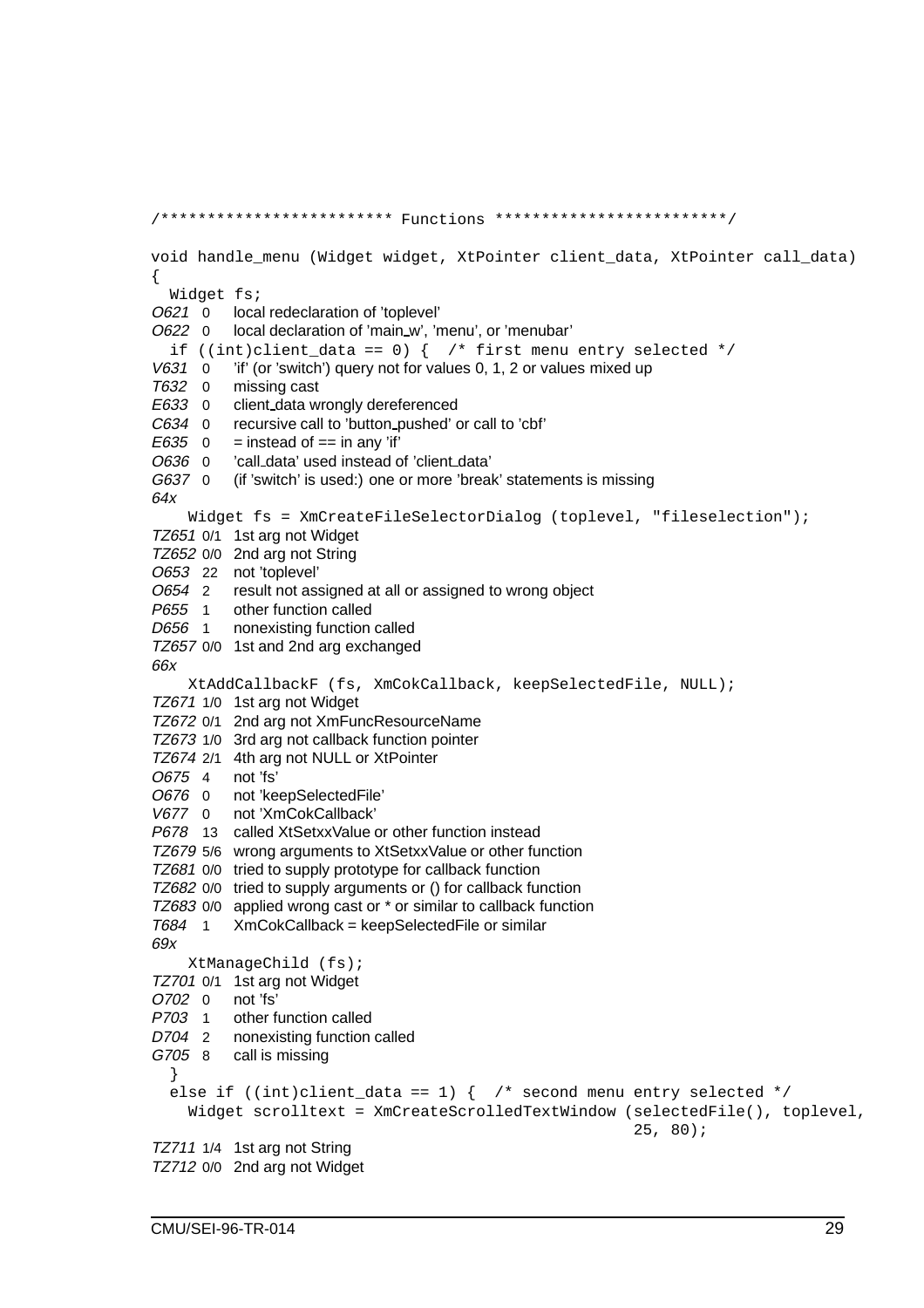TZ713 1/0 3rd or 4th arg not int MY7140/0 1st or 2nd arg is missing MY7150/0 3rd or 4th arg is missing V716 23 not 'selectedFile()' or equivalent O717 2 not 'toplevel' V718 1 not 25, 80 O719 1 result not assigned at all or assigned to wrong object O721 0 assigned to a Widget that is already in use and is overwritten P723 1 other function called D724 0 nonexisting function called TZ725 1/0 uses XtSetxxValue with wrong xx or with parameter type errors 73x XtSetStringValue (scrolltext, XmCvalue, readWholeFile (selectedFile())); TZ741 0/1 1st arg not Widget TZ742 0/1 2nd arg not XmStringResourceName TZ743 2/3 3rd arg not String V744 0 not 'XmCvalue' O745 2 not 'scrolltext' O746 6 3rd value not contents of file P747 1 XtSetxxValue for wrong xx P748 1 yet another procedure<br>C749 1 some additional call to some additional call to XtSetxxValue TZ751 2/3 no string arg to 'readWholeFile' V752 0 not 'selectedFile()'  $T753$  1 XmCvalue = readWholeFile $(...)$  or similar } else if ((int)client\_data == 2) { /\* third menu entry selected \*/ exit  $(0)$ ; E761 2 exit; (no argument and no parentheses) [exit() is acceptable] } }

Summing up, there are 10 errors that appear 7 or more times. The most frequent of those (12 or more times) are V716, O653, P601, V529, and P678.

### **B.2. Program Template**

The following program template was given to the experimental subjects as the starting point for problem A.

```
/* Program skeleton for Problem B (File Browser) */
#include <stdio.h>
#include <stdlib.h>
#include "stdmotif.h"
#ifdef __STDC__ /* this function declaration is valid in ANSI C: */
void handle_menu (Widget widget, XtPointer client_data,
                 XtPointer call_data);
```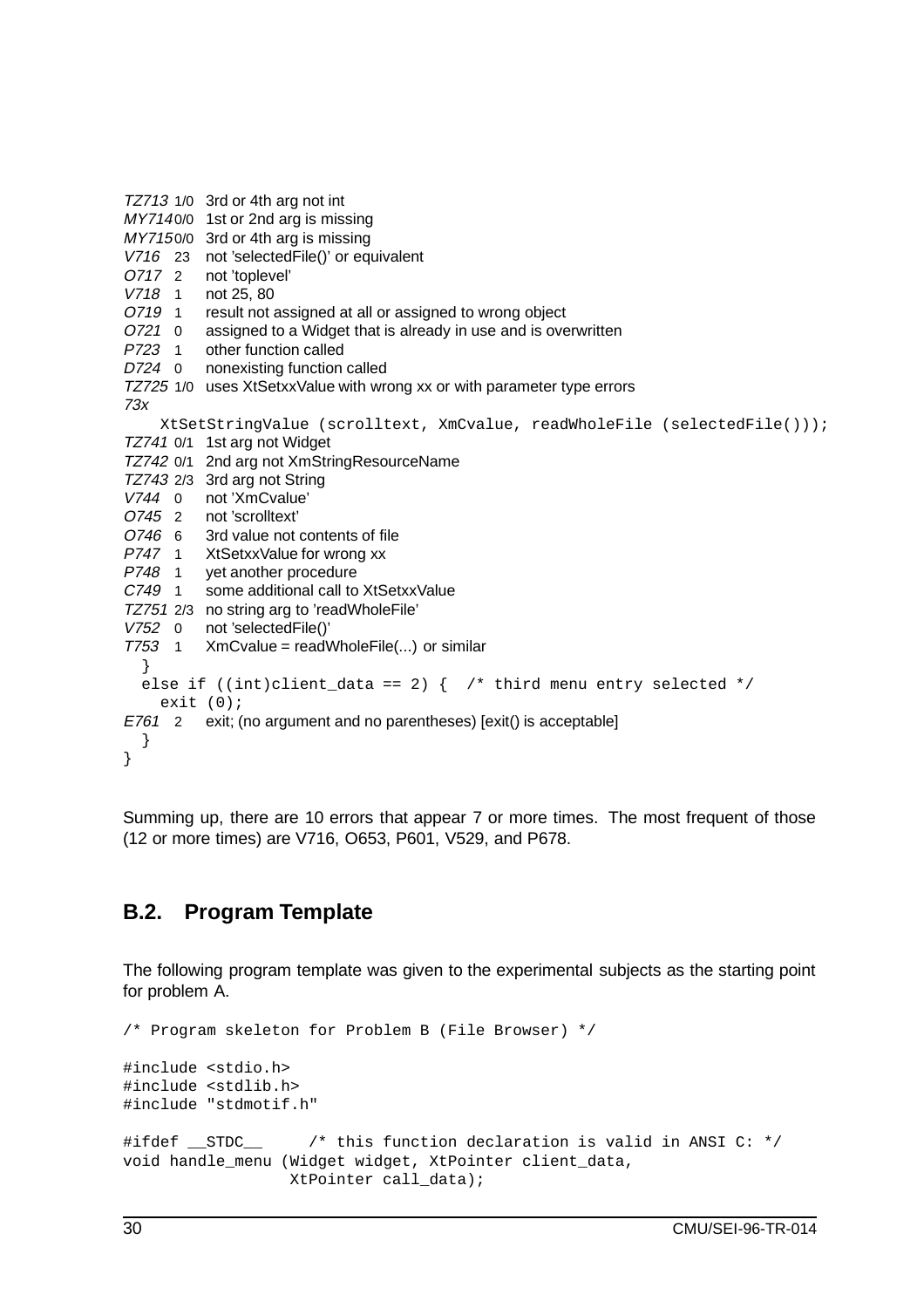```
#else /* and this one in Kernighan/Ritchie-C: */
void handle_menu ();
#endif
Widget toplevel;
/************************* MAIN PROGRAM **************************/
#ifdef __STDC__ /* this function declaration is valid in ANSI C: */
int main (int argc, char *argv[])i
#else /* and this one in Kernighan/Ritchie-C: */
int main (argc, argv)
 int argc;
 char *argv[];
#endif
{
 Widget main_w, /* main window */
               menubar, /* the one-entry menu bar */menu, /* the pulldown menu */
               label; \prime* the label displayed in the work window */
 XtAppContext app;
  /*---------- 1. initialize X and Motif ------------------------------*/
 /* (already complete, should not be changed) */
 globalInitialize ("B");
 toplevel = XtVaAppInitialize (&app, "Hello", NULL, 0,
       &argc, argv, fallbacks, NULL);
 /*---------- 2. create and configure widgets ------------------------*/
  /* Create MainWindow widget 'main_w' with parent 'toplevel'; */
 /* Create MenuBar 'menubar' w. entry 'File Browser' in 'LARGE' font */
 /* and with parent 'main w'; */
  /* Create Label widget 'label' w. entry 'by <Name>' in 'SMALL' font; */
 /* Enter 'label' as 'workWindow' of 'main_w'; */
 /* Create PulldownMenu 'menu' with entries 'Select file', 'Open */
 /* selected file' and 'Quit' (callback function 'handle menu'); */
  /*---------- 3. register callback functions -------------------------*/
 /* (handle_menu was already registered above, nothing to be done) */
  /*---------- 4. realize widgets and turn control to X event loop ----*/
 /* (already complete, should not be changed) */
 XtRealizeWidget (toplevel);
 XtAppMainLoop (app);
 return (0);
}
/************************* Functions *************************/
#ifdef __STDC__ /* this function declaration is valid in ANSI C: */
void handle menu (Widget widget, XtPointer client data,
                 XtPointer call_data)
```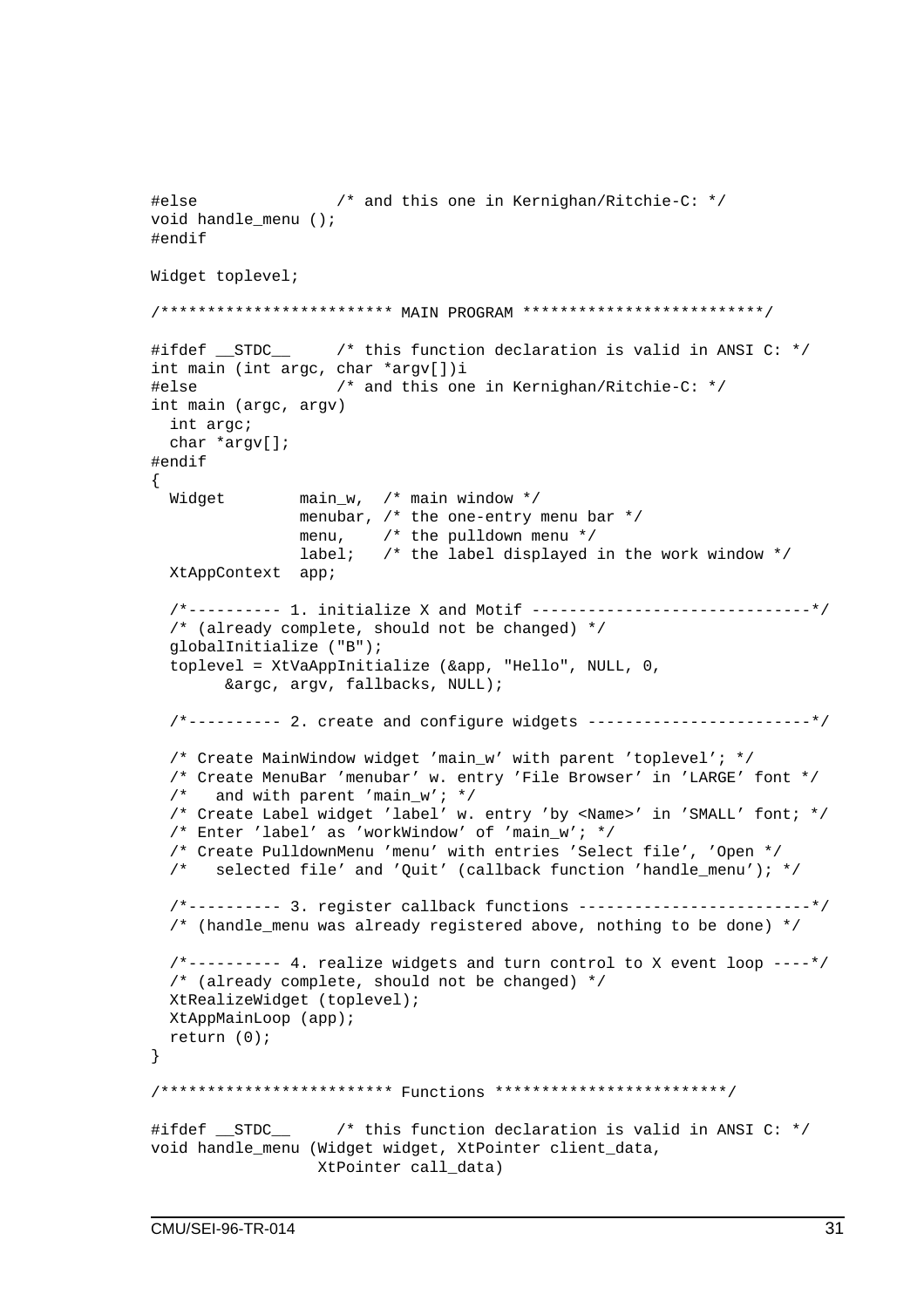```
#else /* and this one in Kernighan/Ritchie-C: */
void handle_menu (widget, client_data, call_data)
 Widget widget;
 XtPointer client data;
 XtPointer call_data;
#endif
{
 Widget fs;
 if ((int)client_data == 0) { /**** first menu entry selected ****/
   Widget fs;
   /* Create and manage FileSelectorDialog 'fs'; */
   /* Enter 'keepSelectedFile' as callback function of 'OK' button; */
  }
 else if ((int)clint_data == 1) \{ /**** second entry selected ****/
   Widget scrolltext;
    /* Create 25 x 80 character ScrolledTextWindow 'scrolltext' with */
   /* parent 'toplevel' and the selected file name as the title; */
    /* Read the selected file and enter its contents into 'value' */
   /* resource of 'scrolltext'; */
  }
 else if ((int)client data == 2) { /**** third entry selected ****/
   /* call 'exit'; */
  }
}
```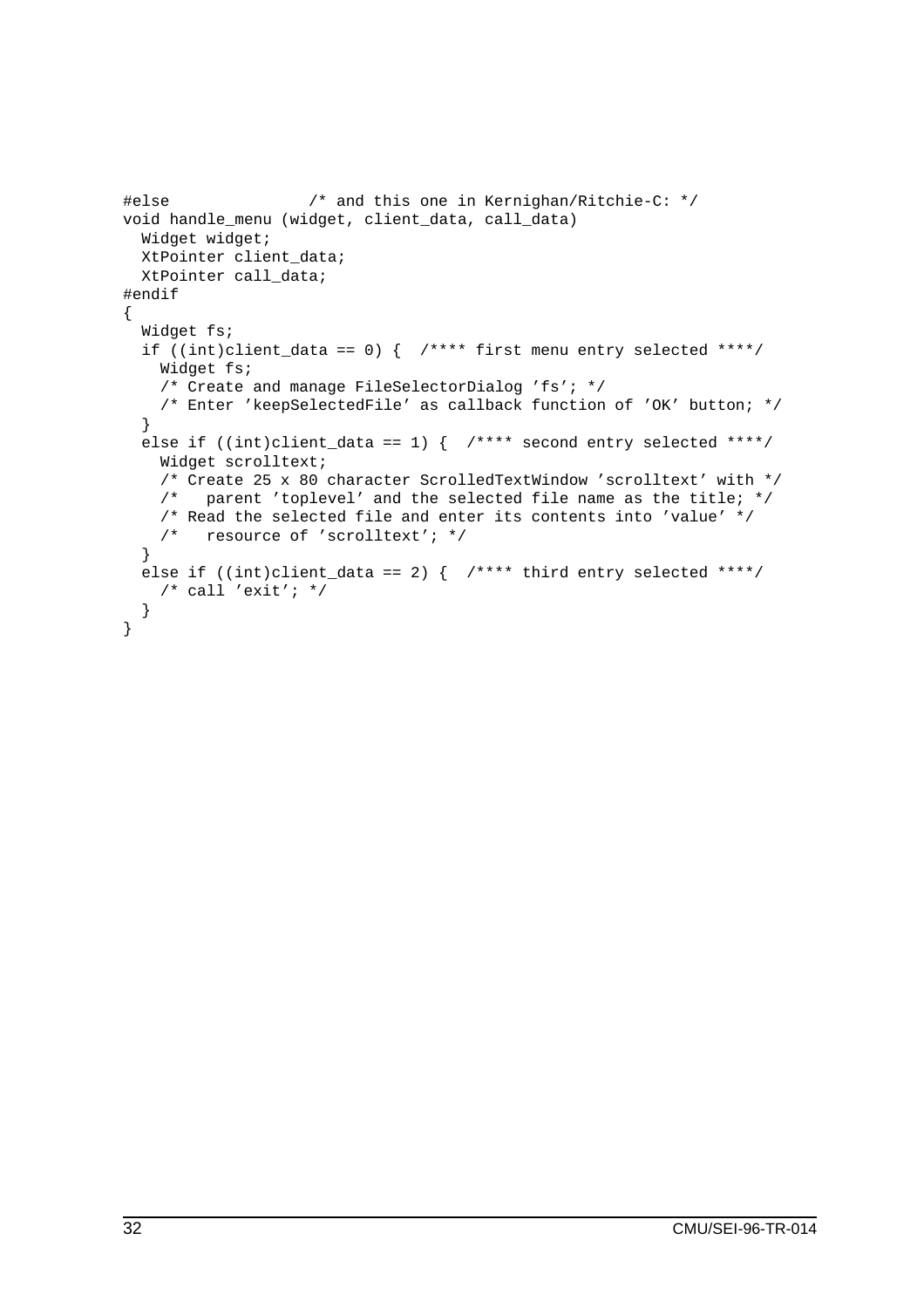## **Appendix C. Error Categories and Code Letters**

The following list defines which error categories (as discussed in the text in Section 3.4.) were assigned to the numbers shown in the previous sections.

- The following error numbers belong to category *non-error*: 151 161 283.
- The following error numbers belong to category *comp*: 302 303 124 312 313 322 323 147 332 333 336 157 352 167 362 171 191 192 193 194 195 181 201 202 203 204 205 212 213 214 222 223 225 233 242 516 549 571 597 598 599 632 634 635 656 681 682 683 684 704 724 753.
- The following error numbers belong to category *invis*: 122 311 565 568 569.
- The following error numbers belong to category slight: 351 361 272 281 282 529 601 602 603 718.
- The following error numbers belong to category severe: 101 102 112 113 115 116 117 301 123 125 126 127 128 132 133 135 136 137 321 142 143 145 146 331 335 155 156 159 165 166 169 175 176 177 178 185 186 187 188 211 215 216 341 221 226 237 244 251 273 276 278 374 284 286 501 513 515 517 525 526 527 528 531 544 545 546 547 564 566 594 595 596 604 606 621 622 631 633 636 637 653 654 655 675 676 677 702 703 705 716 717 719 721 723 744 745 746 748 749 752.
- The following error numbers belong to category severeD: 111 304 121 314 315 131 324 141 148 334 152 153 353 162 163 363 172 173 174 179 196 182 183 184 189 206 231 232 234 235 236 238 239 241 243 271 274 275 277 279 372 373 285 287 512 521 522 523 524 532 541 542 543 548 563 581 582 583 584 585 586 587 588 589 591 592 605 607 651 657 671 672 673 678 679 701 711 712 713 714 715 725 741 742 743 751 761.
- The following error numbers belong to category *invisD*: 114 118 119 305 129 134 139 325 144 149 154 158 164 168 511 533 551 561 562 567 593 652 674 747.

The above categories describe the effect of an error and could thus be called external categories. Beside this category, each error number is also associated with an error-type code letter that describes the type or origin of the error. You find such a letter in front of each error number in the error-number lists. The purpose of the error-type codes is to make consistent application of the error numbers simpler and to facilitate further analyses of the annotations that are not described in this report.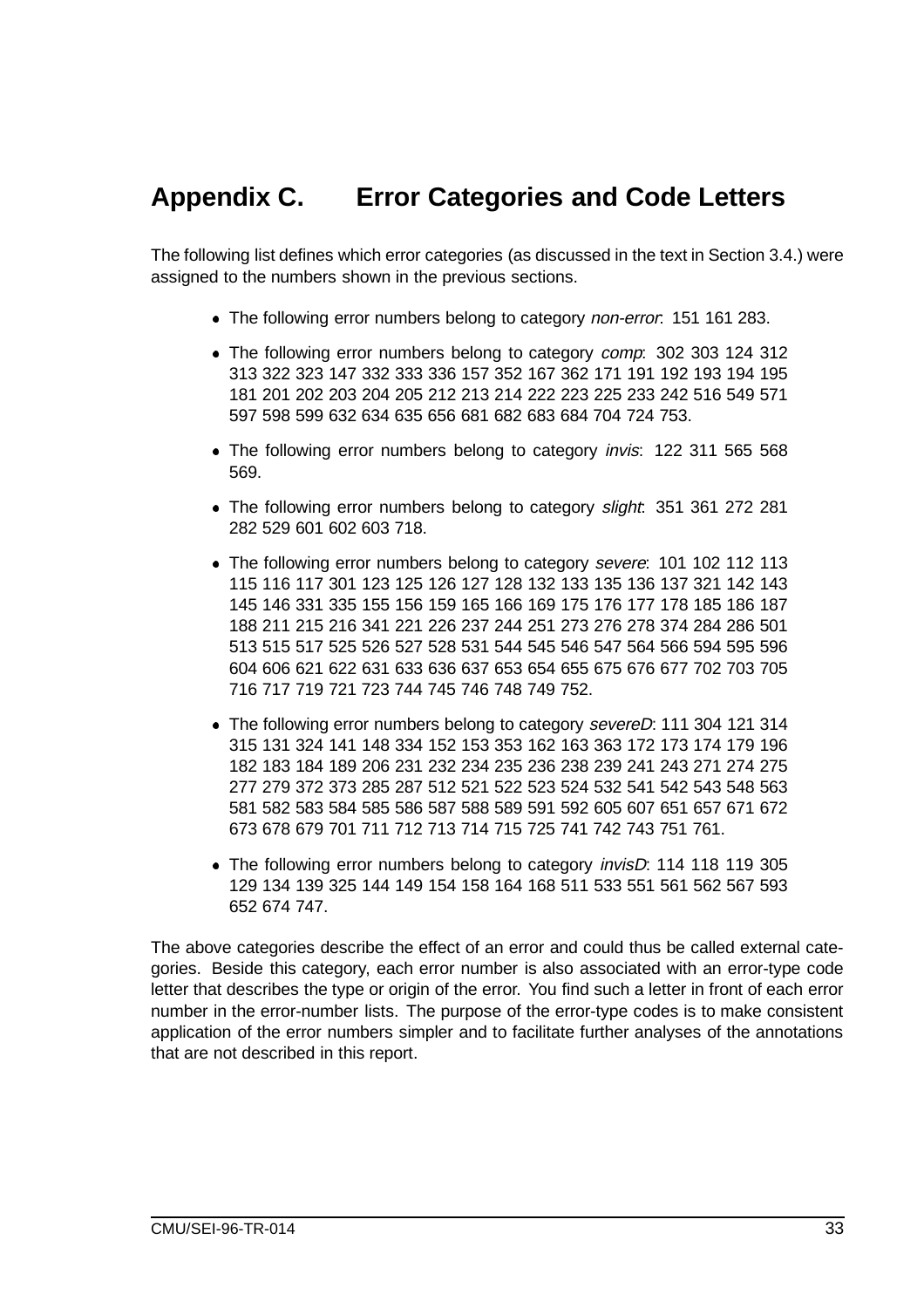The meaning of the error type codes is as follows:

- A additional parameter(s)
- X ditto, but not flagged by compiler
- M missing parameter(s)
- Y ditto, but not flagged by compiler
- T parameter or operand of wrong type
- Z ditto, but not flagged by compiler
- B debug code inserted/removed/changed [is not an error]
- C additional procedure call that should not be there
- D missing or wrong declaration or typo in use of existing object that leads to confusion. (Not all errors of this type are annotated.)
- E faulty expression [only if V does not apply]
- G gap: missing statement, although program section is otherwise finished
- O wrong variable object used as argument or assigned to
- P wrong procedure called for desired effect (or wrong desired effect)
- V wrong value given for parameter or used in expression [see E and O]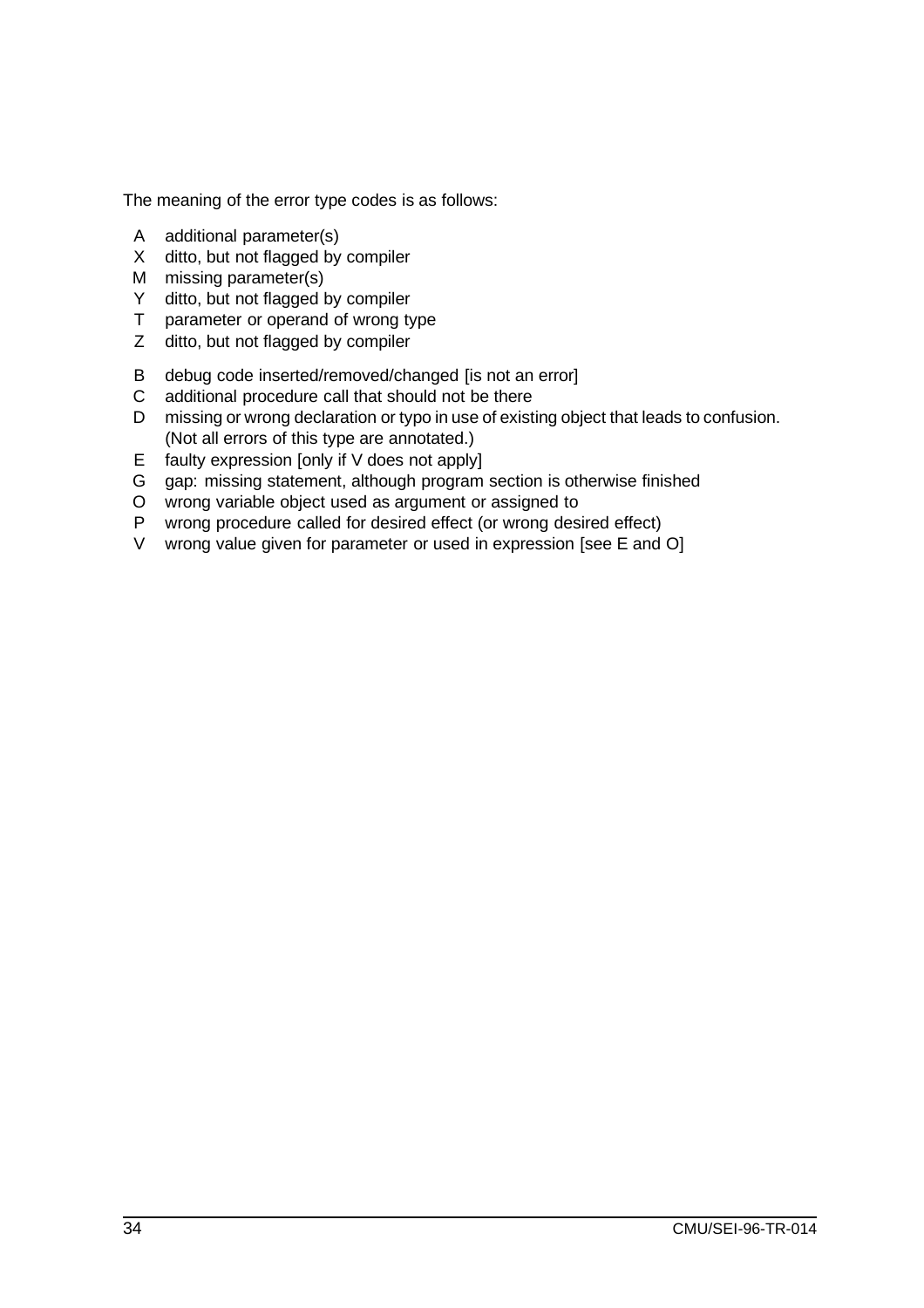### **Appendix D. The Wrapper Library**

Instead of reproducing the complete library documentation given to the subjects, we will show only the interface description of the wrapper library here. The subjects were not told to look into this file, however, since the documentation contained more information and also cross-references.

This is the file stdmotif.h:

```
/* Simple interface module for standardized calls of Motif widgets */
\gamma^* simplifies the parameter lists. All functions have fully \gamma/* type-checked prototypes with ANSI C and none with K&R C */
/* Lutz Prechelt, 1995/05/31 */
#include <Xm/Xm.h>
#define __USE_FIXED_PROTOTYPES__
#include <stdio.h>
#include <stdlib.h>
#ifdef STDC
#define _A_(l) l
#else
\#define _A(1) ()
#endif
/*************** Motif extensions ********************************/
/* artificial type-checking for resource-name <--> resource type */
typedef struct { String a; } XmIntResourceName;
typedef struct { String a; } XmFloatResourceName;
typedef struct { String a; } XmFuncResourceName;
typedef struct { String a; } XmStringResourceName;
typedef struct { String a; } XmWidgetResourceName;
/* type-checkable resource name constants */
extern XmIntResourceName
                  XmCcolumns,
                  XmCnumColumns,
                  XmCorientation,
                  XmCpacking,
                  XmCrows,
                  XmCwidth;
extern XmFuncResourceName
                  XmCactivateCallback,
                  XmCcancelCallback,
                  XmChelpCallback,
                  XmCokCallback;
extern XmStringResourceName
                  XmCvalue;
extern XmWidgetResourceName
                  XmCworkWindow;
```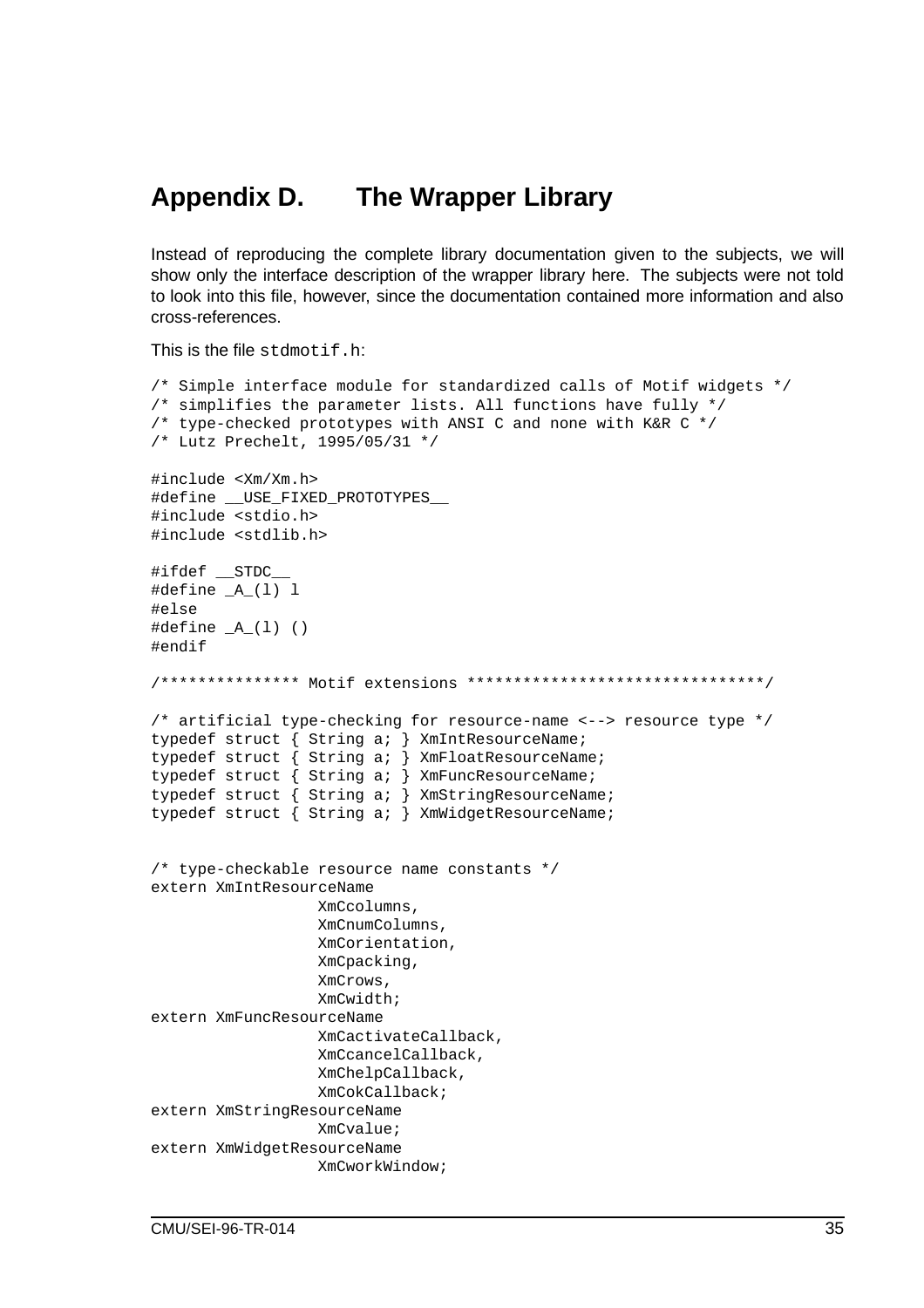/\* ----- create a popup dialog window widget with an OK button \*/ Widget XmCreateErrorDialogOK \_A\_((Widget parent, String resourcename, XmString message)); /\* ----- create file selector dialog box \*/ Widget XmCreateFileSelectorDialog \_A\_((Widget w, String name)); /\* ----- create a label widget with given label text \*/ Widget XmCreateLabelWidget \_A\_((String resourcename, Widget parent, XmString text)); /\* ----- create a bare MainWindow widget \*/ Widget XmCreateMainWindowWidget \_A\_((String resourcename, Widget parent)); /\* ----- create a pulldown menu with exactly three entries \*/ Widget XmCreatePulldownMenu3 \_A\_((String resourcename, Widget menubar, int menunumber, XmString entry1, char key1, XmString entry2, char key2, XmString entry3, char key3, void (\*callback) (Widget, XtPointer, XtPointer))); /\* ----- create a PushButton widget with a given label \*/ Widget XmCreatePushButtonL \_A\_((String resourcename, Widget parent, XmString label)); /\* ----- create a RowColumn manager \*/ Widget XmCreateRowColumnManager \_A\_((String resourcename, Widget parent)); /\* ----- create a preconfigured RowColumn manager \*/ Widget XmCreateRowColumnManagerOCP \_A\_((String resourcename, Widget parent, int orientation, int numColumns, Boolean equalize));  $\frac{1}{x}$  ----- create a scrolled text widget without any resources set  $\frac{x}{x}$ Widget XmCreateScrolledTextWidget \_A\_((Widget parent, String resourcename)); /\* ----- create a stand alone scrolled text widget of lines x columns \*/ Widget XmCreateScrolledTextWindow \_A\_((String resourcename, Widget parent, int nrOfLines, int nrOfColumns)); /\* ----- create empty TextField widget \*/ Widget XmCreateTextFieldWidget \_A\_((String resourcename, Widget parent)); /\* ----- create TextField widget with given width and initial string \*/ Widget XmCreateTextFieldWidgetW \_A\_((String resourcename, Widget parent, int width, String value)); /\* ----- create MenuBar widget with exactly one entry \*/ Widget XmCreateTrivialMenuBar A ((Widget parent, String resourcename,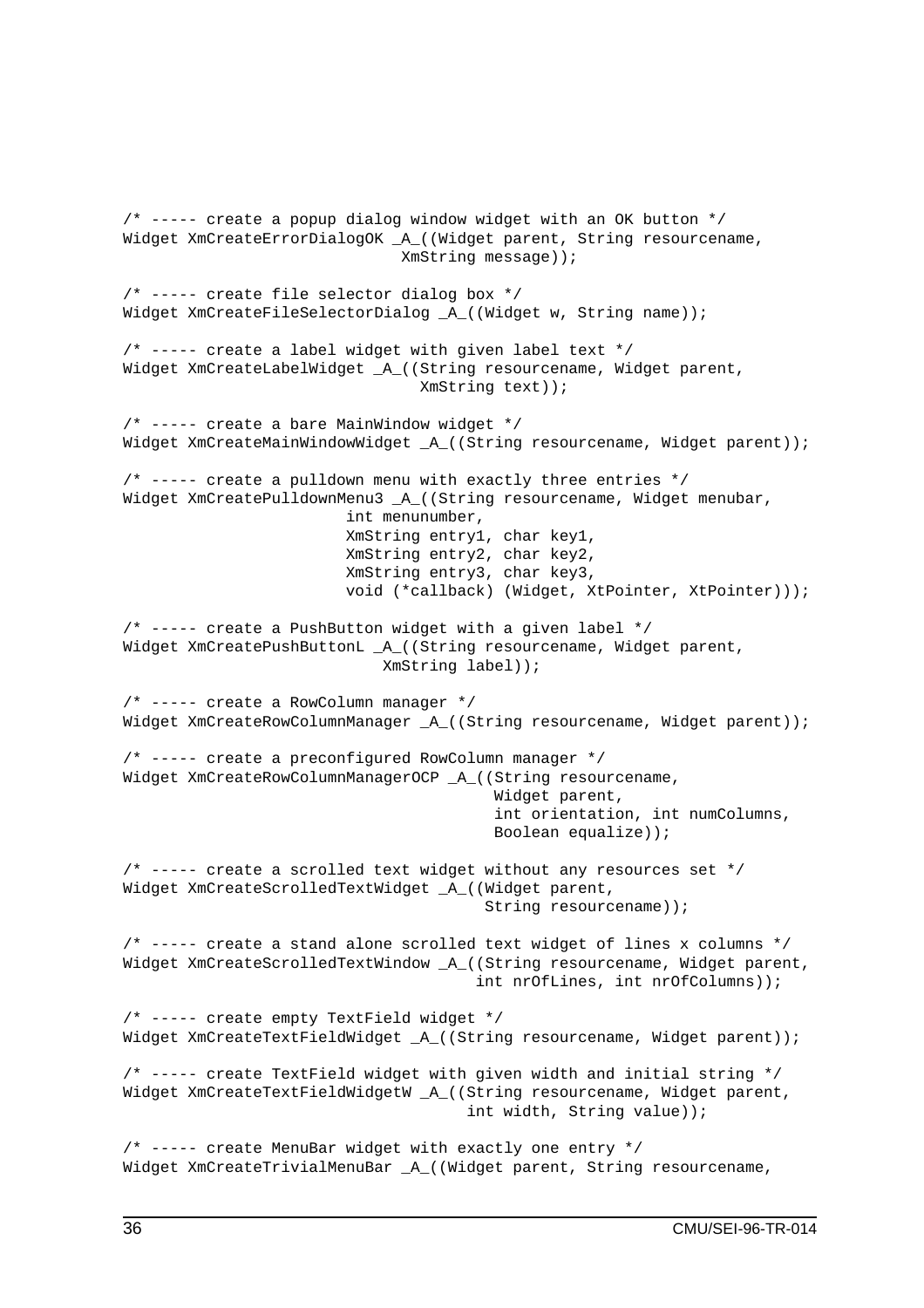```
/* ----- install callback function with type-checked resource name */
void XtAddCallbackF _A_((Widget w, XmFuncResourceName r,
                     void (*f) (Widget, XtPointer, XtPointer),
                     XtPointer client_data));
/* ----- read a value of a resource from a widget */void XtGetIntValue _A_((Widget w, XmStringResourceName r,
                        int *value));
void XtGetFloatValue _A_((Widget w, XmFloatResourceName r,
                          double *value));
void XtGetStringValue _A_((Widget w, XmStringResourceName r,
                           String *value));
void XtGetWidgetValue _A_((Widget w, XmStringResourceName r,
                          Widget *value));
/* ----- change the value of a resource for a widget */void XtSetIntValue _A_((Widget w, XmIntResourceName r,
                        int value));
void XtSetFloatValue A ((Widget w, XmFloatResourceName r,
                          double value));
void XtSetStringValue _A_((Widget w, XmStringResourceName r,
                          String value));
void XtSetWidgetValue _A_((Widget w, XmWidgetResourceName r,
                           Widget value));
/*************** other extensions ********************************/
/* ----- fallback resources ----- */extern String fallbacks[];
/* ----- convert floating point number into String of given form */
String ftoa _A_((double x, int width, int precision));
/* ----- global Initialization (protocol stamp) */
void globalInitialize _A_((String programname));
/* ----- callback function: store filename selected in fileselector box */
void keepSelectedFile _A_((Widget w, XtPointer client_data,
                          XtPointer callback_data));
/* ----- print error message along with 2x2 matrix in given format */
void matrixErrorMessage _A_((String message,
                             double matrixcoefficients[4],
                             int width, int precision));
/* ----- read file and return its contents in newly allocated string */
String readWholeFile A ((String filename));
/* ----- retrieve filename stored by keepSelectedFile() */
String selectedFile A (());
```
XmString menuname, char key));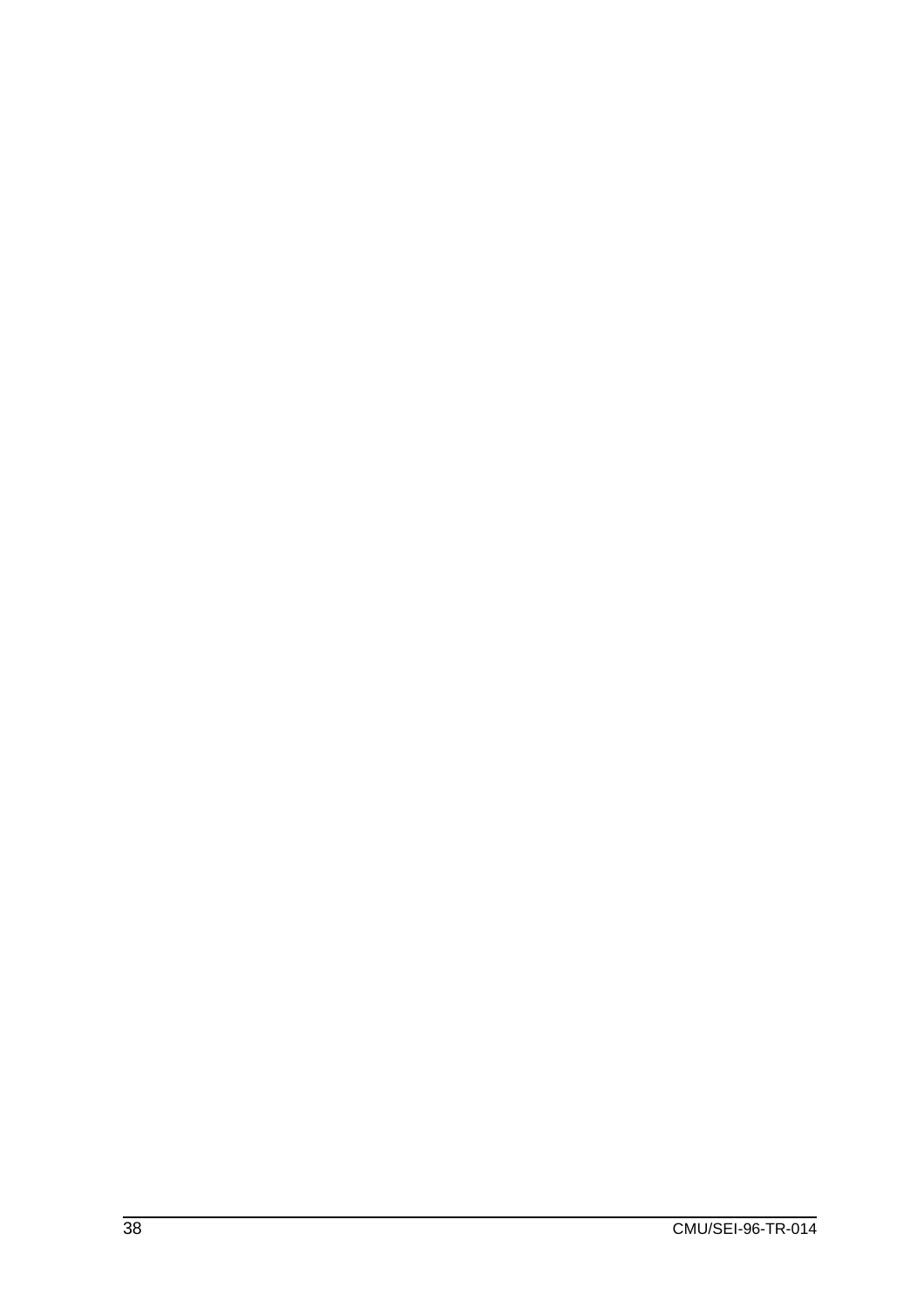## **Appendix E. Subject Data**

Information about the experimental subjects: sex, experimental group, education, occupation, total programming experience  $e$  in years, lines programmed in C/C++, lines programmed in X Windows or Motif. ("theor." means zero practical programming experience, but theoretical knowledge.)

| #   | sex          | G              | education    | occupation        | $\epsilon$     | $C/C^{++}$           | X/Motif        |  |
|-----|--------------|----------------|--------------|-------------------|----------------|----------------------|----------------|--|
| 003 | m            | $\overline{2}$ | M.S. CS      | Ph.D. student CS  | 10             | < 30000              | 0              |  |
| 005 | m            | $\overline{2}$ | B.S. CS      | M.S. student CS   | 10             | $<$ 30000            | 0              |  |
| 006 | m            | 3              | B.S. CS      | M.S. student CS   | 9              | $<$ 3000             | 0              |  |
| 007 | m            | 4              | B.S. CS      | M.S. student CS   | 10             | $<$ 30000            | $\overline{0}$ |  |
| 008 | m            | 1              | B.S. CS      | M.S. student CS   | $\overline{7}$ | $<$ 3000             | theor.         |  |
| 009 | m            | $\overline{2}$ | Ph.D. CS     | Postdoc CS        | 15             | >30000               | $\overline{0}$ |  |
| 010 | m            | 3              | B.S. CS      | M.S. student CS   | $\overline{7}$ | $<$ 3000             | $\overline{0}$ |  |
| 011 | m            | 4              | M.S. CS      | Ph.D. student CS  | 19             | >30000               | $<$ 30000      |  |
| 012 | m            | 1              | M.S. CS      | Sys.progr.&admin. | 15             | $<$ 30000            | $<$ 3000       |  |
| 013 | $\mathsf{f}$ | $\overline{2}$ | M.S. Physics | Ph.D. student CS  | 8              | >30000               | $300$          |  |
| 014 | m            | 3              | M.S. CS      | Ph.D. student CS  | 8              | $<$ 3000             | 0              |  |
| 015 | m            | 4              | M.S. CS      | Ph.D. student CS  | 17             | >30000               | 0              |  |
| 016 | m            | $\mathbf 1$    | M.S. CS      | Ph.D. student CS  | 10             | $<$ 300 $\,$         | 0              |  |
| 017 | m            | $\overline{2}$ | B.S. CS      | M.S. student CS   | 10             | >30000               | 0              |  |
| 018 | m            | 3              | B.S. CS      | M.S. student CS   | 9              | $<$ 30000            | 0              |  |
| 019 | m            | 4              | M.S. CS      | Ph.D. student CS  | 12             | >30000               | $\overline{0}$ |  |
| 020 | m            | 1              | Ph.D. CS     | Postdoc CS        | 15             | $<$ 30000            | $<$ 300 $\,$   |  |
| 021 | m            | $\overline{2}$ | B.S. CS      | M.S. student CS   | 5              | $<$ 3000             | 0              |  |
| 023 | m            | 4              | M.S. CS      | Ph.D. student CS  | 7              | >30000               | $\overline{0}$ |  |
| 025 | m            | $\overline{2}$ | B.S. CS      | M.S. student CS   | 6              | $<$ 30000            | $300$          |  |
| 026 | m            | 3              | M.S. CS      | Ph.D. student CS  | 6              | >30000               | 0              |  |
| 027 | m            | $\overline{4}$ | B.S. CS      | M.S. student CS   | 8              | $<$ 3000             | $\mathbf 0$    |  |
| 028 | m            | 1              | M.S. CS      | Ph.D. student CS  | 12             | $<$ 30000            | theor.         |  |
| 029 | m            | $\overline{2}$ | M.S. CS      | Ph.D. student CS  | 10             | $<$ 30000            | $300$          |  |
| 031 | m            | 4              | B.S. CS      | M.S. student CS   | 12             | $<$ 30000            | 0              |  |
| 032 | $\mathbf{f}$ | 1              | M.S. CS      | Ph.D. student CS  | 10             | $<$ 3000             | 0              |  |
| 033 | m            | $\overline{2}$ | M.S. CS      | Ph.D. student CS  | 12             | $<$ 3000             | $\overline{0}$ |  |
| 036 | m            | 1              | M.S. CS      | Ph.D. student CS  | 15             | >30000               | $<$ 3000       |  |
| 037 | m            | $\overline{2}$ | B.S. CS      | M.S. student CS   | 10             | $<$ 3000             | 0              |  |
| 038 | m            | 3              | M.S. CS      | Ph.D. student CS  | 10             | $<$ 30000            | $300$          |  |
| 039 | m            | 4              | M.S. CS      | Ph.D. student CS  |                | (questionnaire lost) |                |  |
| 040 | $\mathsf{f}$ | 1              | M.S. CS      | Ph.D. student CS  | 4              | $<$ 3000 $\,$        | 0              |  |
| 041 | m            | $\overline{2}$ | M.S. CS      | Ph.D. student CS  | 13             | $<$ 30000            | 0              |  |
| 042 | m            | 3              | M.S. CS      | Ph.D. student CS  | 8              | >30000               | $300$          |  |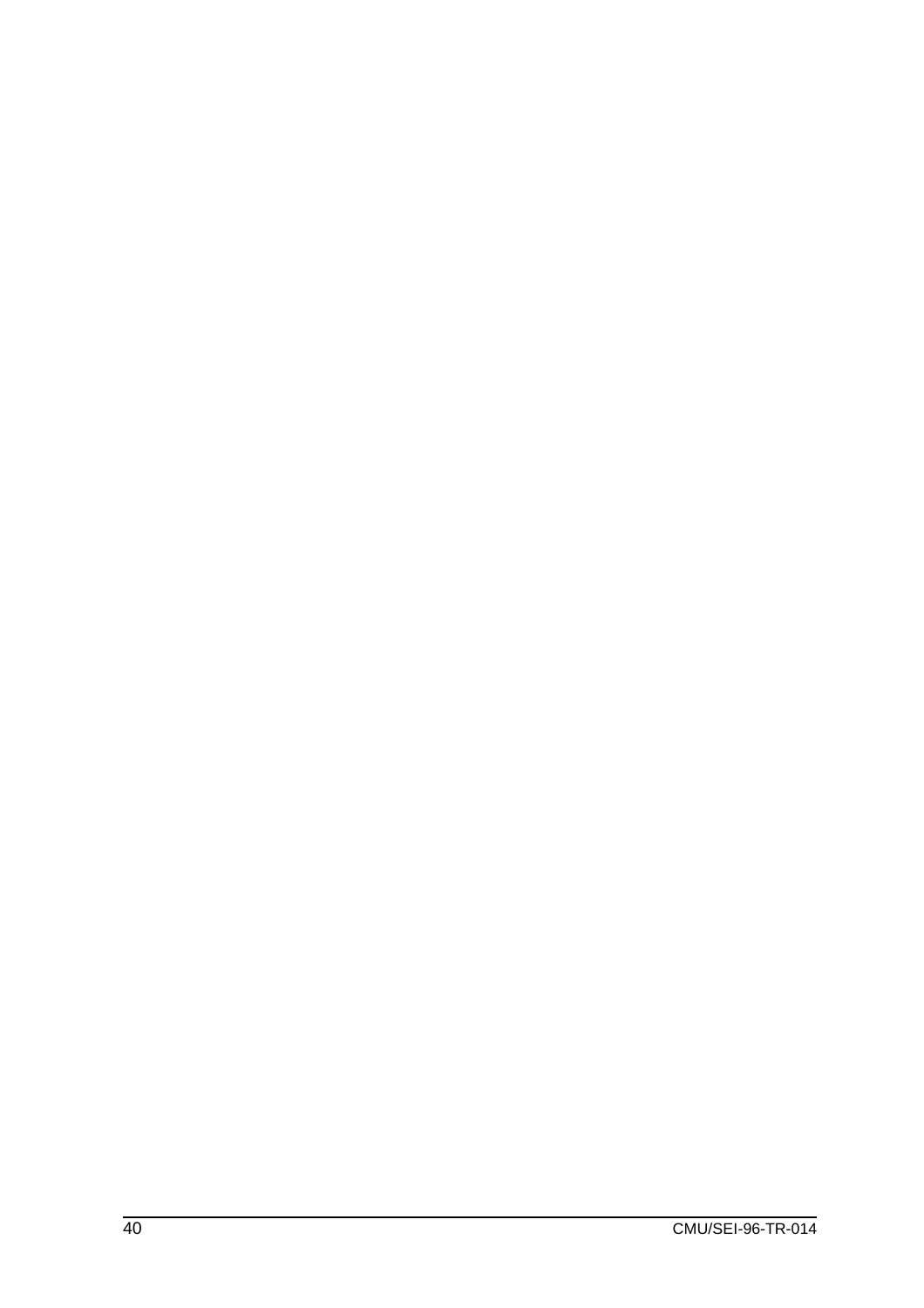## **References**

- [Basili and Perricone 1984] Victor R. Basili and B.T. Perricone. Software errors and complexity: An empirical investigation. Communications of the ACM, 27(1):42–52, January 1984.
- [Ebrahimi 1994] Alireza Ebrahimi. Novice programmer errors: Language constructs and plan composition. Intl. J. of Human-Computer Studies, 41:457–480, 1994.
- [Frankl and Weiss 1993] Phyllis G. Frankl and Stewart N. Weiss. An experimental comparison of the effectiveness of branch testing and data flow testing. IEEE Trans. on Software Engineering, 19(8):774–787, August 1993.
- [Hudak and Jones 1994] Paul Hudak and Mark P. Jones. Haskell vs. Ada vs. C++ vs. awk vs. ::: an experiment in software prototyping productivity. Technical report, Yale University, Dept. of CS, New Haven, CT, July 1994.
- [Humphrey 1995] Watts Humphrey. A Discipline for Software Engineering. SEI Series in Software Engineering. Addison Wesley, Reading, MA, 1995.
- [Soloway and Iyengar 1986] Elliot Soloway and Sitharama Iyengar, editors. Empirical Studies of Programmers. Ablex Publishing Corp., Norwood, NJ, June 1986. (The papers of the First Workshop on Empirical Studies of Programmers, Washington D.C.)
- [Spohrer and Soloway 1986] James G. Spohrer and Elliot Soloway. Analyzing the high frequency bugs in novice programs. In [Soloway and Iyengar 1986], pages 230–251, 1986.
- [Wirth 1994] Nikolaus Wirth. Gedanken zur Software-Explosion. Informatik Spektrum, 17(1):5–20, February 1994.